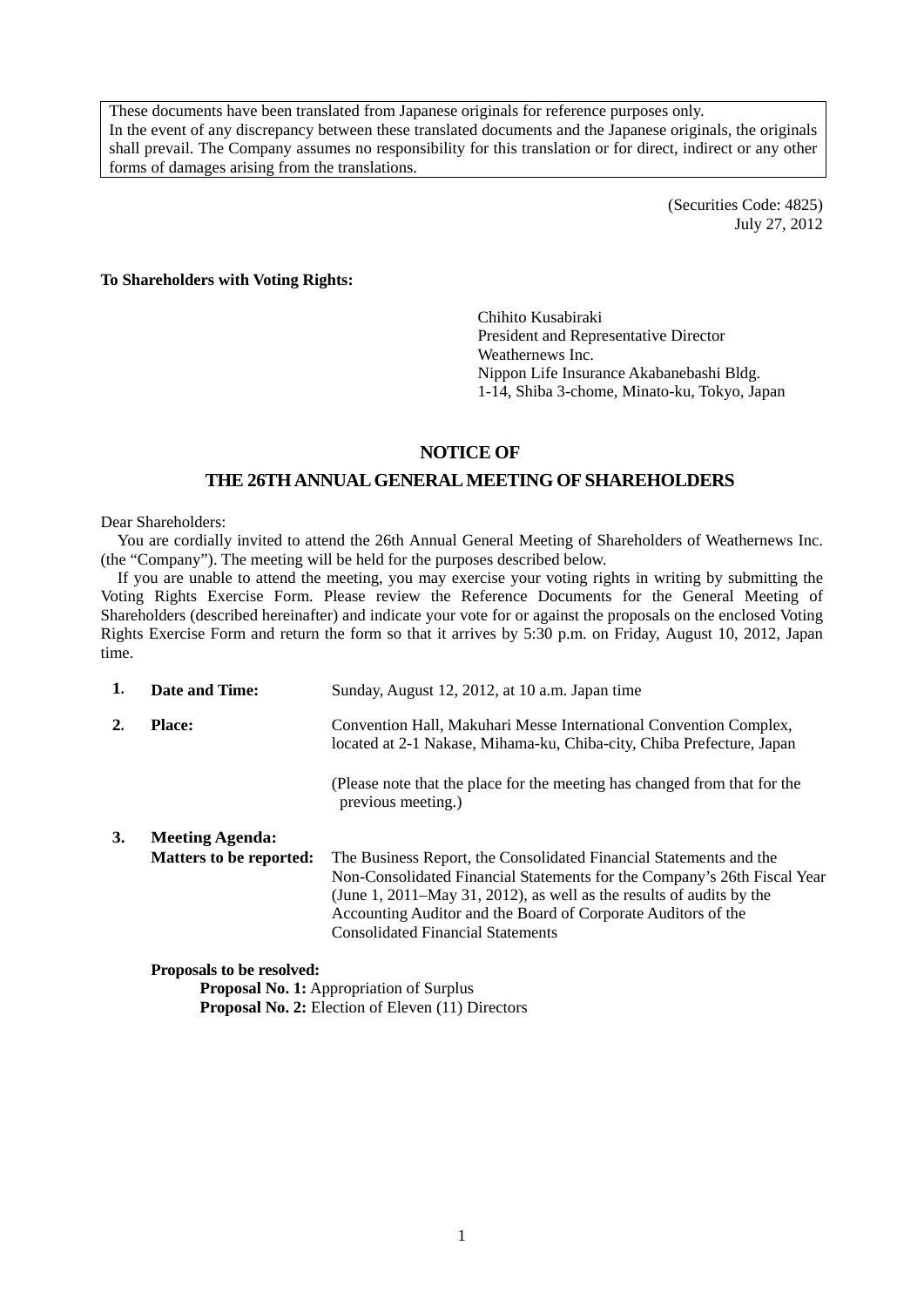#### **4. Other Matters Regarding This Notice:**

- (1) The following materials, which should be made available to shareholders when sending this notice for convocation, are posted on the Company's website at the following URL (http://weathernews.com/), instead of being stated in this notice, in accordance with the provisions of the relevant laws and regulations and Article 16 of the Articles of Incorporation of the Company.
	- 1) "Notes to the Consolidated Financial Statements" of the consolidated financial statements (26th Fiscal Year)
	- 2) "Notes to the Non-Consolidated Financial Statements" of the non-consolidated financial statements (26th Fiscal Year)

The appendix to this notice is a part of the Business Report, the consolidated financial statements and the non-consolidated financial statements, all of which were audited by the Auditors of the Company and the Accounting Auditor in preparing their respective audit reports.

(2) Any amendments to the Reference Documents for the General Meeting of Shareholders and the Appendix will be posted on the aforementioned Company website.

#### **Requests of Attending Shareholders**

〰〰〰〰〰〰〰〰〰〰〰〰〰〰〰〰〰〰〰〰〰〰〰〰〰〰〰〰〰〰〰〰〰〰〰〰〰〰〰〰〰〰

Shareholders who plan to attend the meeting in person are requested to respect the following items.

- (1) When attending the meeting, please submit the enclosed Voting Rights Exercise Form at the reception desk on the day of the meeting for confirmation. If you wish to exercise your voting rights by proxy, designate another shareholder who is entitled to exercise your voting rights as a proxy at the meeting. Such a shareholder acting as a proxy is kindly requested to attend in person and submit your Voting Rights Exercise Form and the power of attorney at the reception desk.
- (2) Note that only shareholders of the Company may enter the venue of the meeting. Family members and friends of the shareholders are welcomed at and may participate in the "Service Project Explanatory and Virtual Company Sightseeing Meeting with video," which will be held concurrently at the meeting place.
- (3) Your early arrival would be appreciated as the reception desk is expected to be crowded just before the opening of the meeting (we will open for entry at 9 a.m.)
- (4) Note that electricity-saving measures will be taken at the venue for lighting and the adjustment of the air-conditioning temperature. It is recommended that you dress lightly.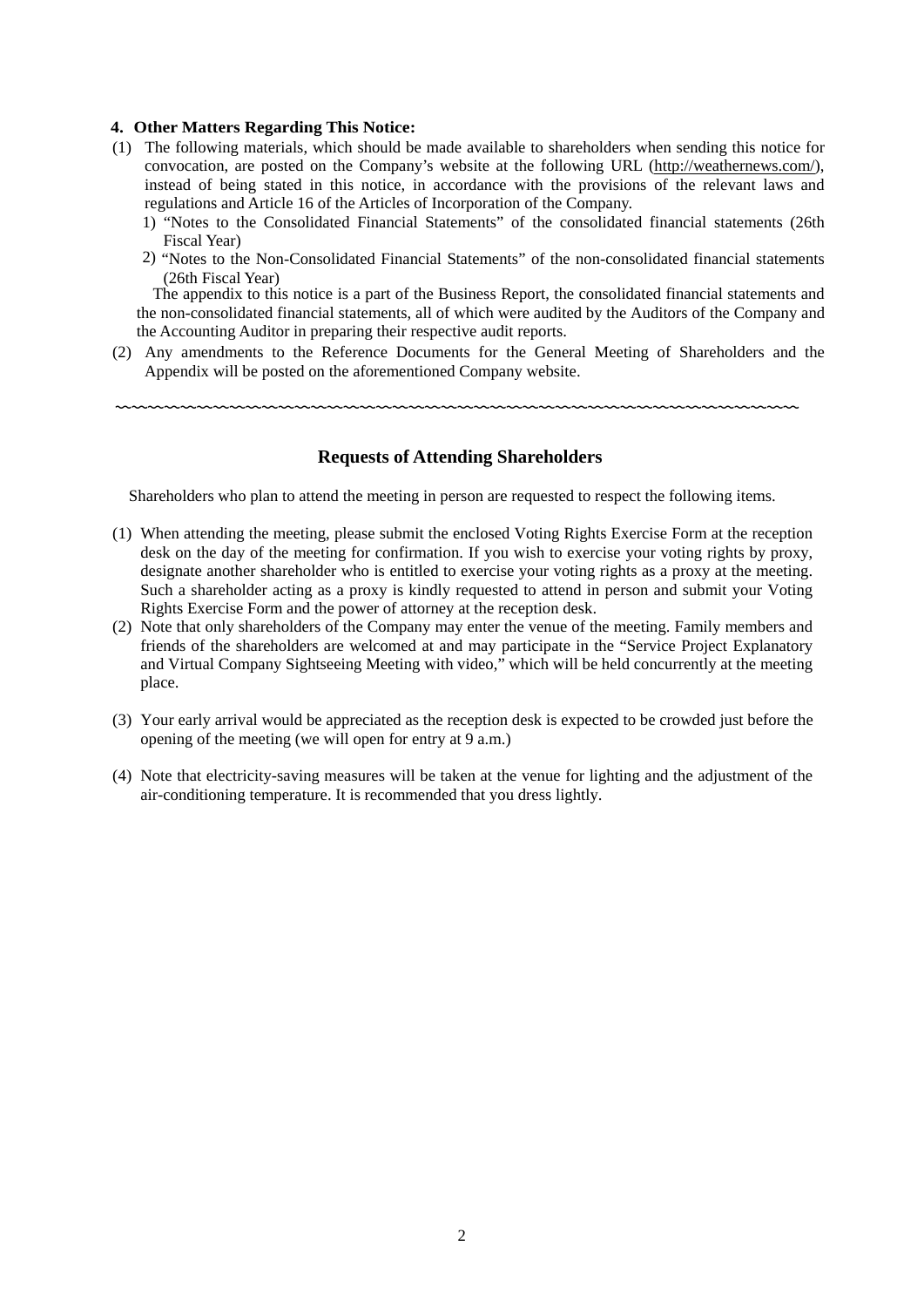(Appendix)

## **Business Report**

(From June 1, 2011 to May 31, 2012)

## **1. Overview of the Company Group**

#### **(1) Business Progress and Results**

1) Business overview

The global weather content market is estimated at more than ¥600.0 billion and is expected to continue growing with rising interest in large-scale weather-related disasters and climate change—occurring around the world—as well as the rapid development of an Internet society in which individuals can instantly communicate content with each other.

Since its foundation, the Company has grown under the corporate dream of "Being Together with Seven Billion Supporters,\*" aiming for "Growth Potential of Business" in the first growth stage (June 1987–May 1995), "Diversification of Business Models" in the second growth stage (June 1995–May 2004) and "Soundness of Management" in the third growth stage (June 2004–May 2012). The fiscal year ended May 31, 2012, was the final year of the third growth stage. Therefore, we aggressively addressed the following themes and positioned ourselves for the fourth growth period, which is the pursuit of full-fledged global evolution via "Innovation."

\* We refer to all the world's population as "supporters" with a keen desire that they will become potential customers who enjoy our services.

a) Market—Focusing on strategically-focused businesses

・BtoB market—Weather Transportation

- Voyage Planning market: Develop its Optimum Ship Routeing (OSR) service to containers, car carriers and bulk carriers.
- Sky, Road and Railway weather services: Reinforcement of domestic services and marketing activity in Asian markets
- ・BtoS market—Accelerated trans-media service development centering on mobile/Internet media

b) Development and evolution of a "out-of-box thinking" weather infrastructure and supporting technologies

・TSUNAMI Radar

In consolidated operating results for the fiscal year ended May 31, 2012, we recorded year-over-year increases in revenues and profits. Net sales rose 5.8% to ¥12,911 million. Major factors of the sales increase were strong demand for countermeasures to such weather risks as harsh winter weather, heavy snowfalls and tornadoes; expanded Weather Transportation services despite the adverse effects of yen appreciation in the BtoB market; and the heightened need for the communication-type content service from individual supporters in the BtoS market. Among the Weather Transportation services, the provision of the OSR service (for shipping companies) expanded especially in Japan and Asia to ensure optimum navigation for vessels by meeting safety, fuel-saving and environmental-load-reducing requirements despite the hike of fuel prices.

In addition, our trans-media service development advanced centering on mobile/Internet media, including the reinforcement of fee-based service options along with a major trend of shifting from mobile phones to smartphones and a complete shift to ground digital broadcasting.

During the fiscal year under review, the Company Group actively invested its profit into technology development and the improvement of infrastructure for innovative services in line with the development of global business models. Meanwhile, largely due to a sales increase from the tollgate-type business model (continuous content service), operating income advanced 9.7% year over year to ¥2,903 million, ordinary income rose 7.6% to ¥2,788 million and net income increased 7.3% to ¥1,719 million on a consolidated basis. An activity cost of ¥81 million was posted under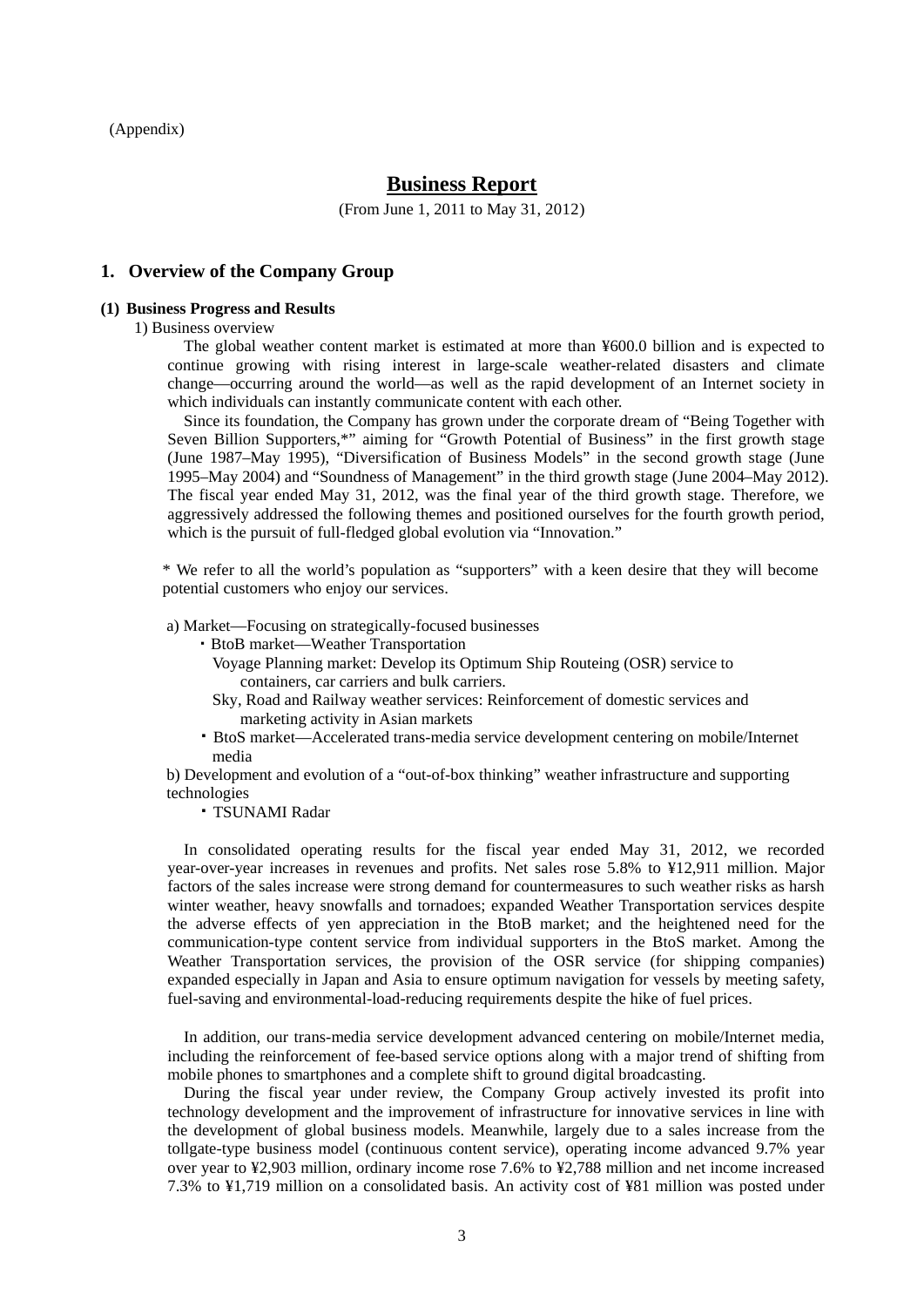non-operating expenses to support recovery and reconstruction following the Great East Japan Earthquake, and such efforts took place in July 2011 onboard the SHIRASE (a former Antarctic observation ship) mainly at the Onahama Port in Fukushima.

Moreover, during the year under review, assembly of the main body of the world's first private-sector-driven, nano-satellite (WNI Satellite) for monitoring sea ice in the Arctic Ocean was completed and its launch date was set. The satellite will be useful in helping to expand innovative value-creation services. Furthermore, the Company proactively addressed difficult themes for which the market need is strong, such as the deployment and operational start of the TSUNAMI Radar prediction system. The implementation of which was triggered by the Great East Japan Earthquake to early gather precise tsunami-related data and to upgrade our steps to move from the research-and-development level to the commercialization of practical services, by capitalizing on Oklahoma Innovation Center.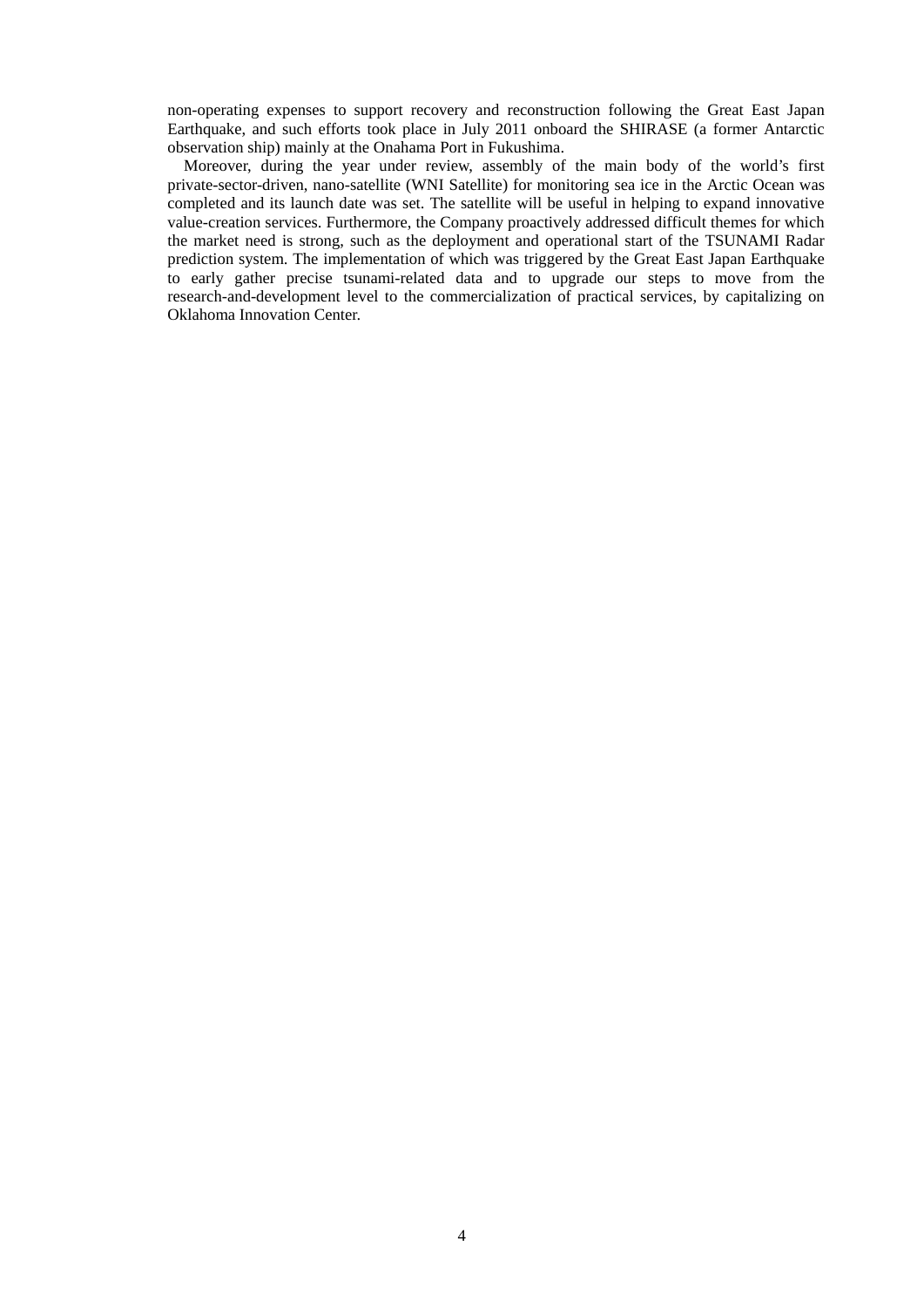Net sales by market segment were as follows:

| Market segment                                              | Previous Fiscal Year ended May<br>31, 2011<br>(from June 1, 2010,<br>to May 31, 2011) | Fiscal Year ended May 31, 2012<br>(from June 1, 2011,<br>to May 31, 2012) | Rate of change |
|-------------------------------------------------------------|---------------------------------------------------------------------------------------|---------------------------------------------------------------------------|----------------|
|                                                             | (Millions of yen)                                                                     | (Millions of yen)                                                         | (% )           |
| Transportation<br>Weather                                   | 4,220                                                                                 | 4,448                                                                     | 5.4            |
| Other weather (excluding)<br><b>Transportation Weather)</b> | 1,813                                                                                 | 1,792                                                                     | (1.1)          |
| <b>BtoB</b> market                                          | 6,033                                                                                 | 6,241                                                                     | 3.4            |
| Mobile/Internet media                                       | 3,607                                                                                 | 3,741                                                                     | 3.7            |
| Other media                                                 | 2,559                                                                                 | 2,928                                                                     | 14.4           |
| <b>BtoS</b> market                                          | 6,166                                                                                 | 6,670                                                                     | 8.2            |
| Total                                                       | 12,200                                                                                | 12,911                                                                    | 5.8            |

| Total of the          |       |       |       |
|-----------------------|-------|-------|-------|
| strategically-focused | 7,827 | 8,190 | - 4.u |
| business              |       |       |       |

Note: "Transportation Weather" in the BtoB market and "Mobile/Internet media" in the BtoS market are categorized as strategically-focused business.

(Reference) Net sales by region

|                  | Previous Fiscal<br>Year ended<br>May 31, 2011<br>(from June 1, 2010, | Fiscal Year ended<br>May 31, 2012<br>(from June 1, 2011,<br>to May 31, 2012) | Rate of change |
|------------------|----------------------------------------------------------------------|------------------------------------------------------------------------------|----------------|
|                  | (Millions of yen)                                                    | (Millions of yen)                                                            | (% )           |
| Japan            | 10.084                                                               | 10,983                                                                       | 8.9            |
| Europe           | 1,173                                                                | 968                                                                          | (17.4)         |
| Asia & Australia | 709                                                                  | 732                                                                          | 3.3            |
| North America    | 232                                                                  | 226                                                                          | (2.5)          |
| Total            | 12,200                                                               | 12,911                                                                       | 5.8            |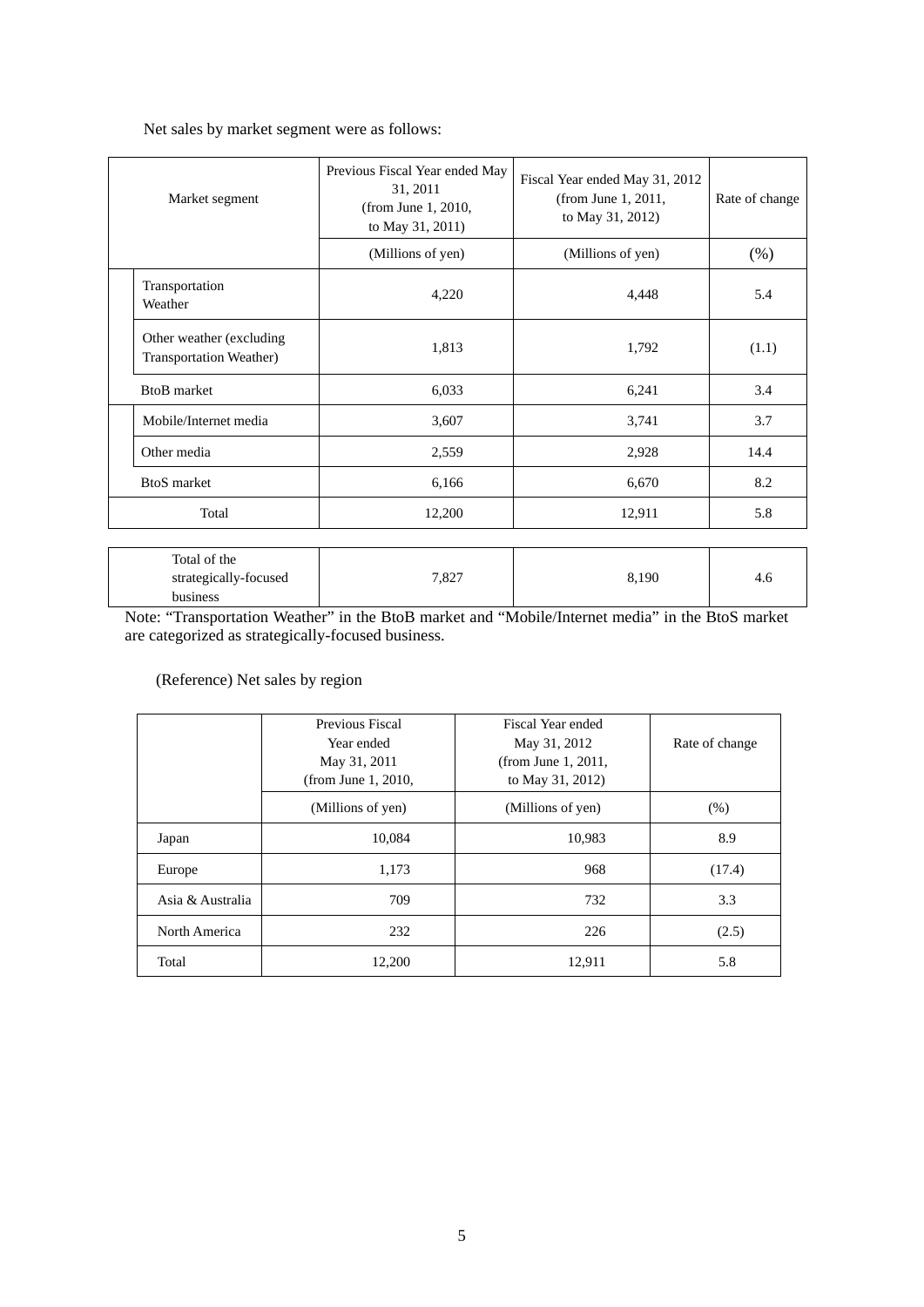#### **BtoB Market (for corporations):**

In the BtoB market, Transportation Weather (voyage planning, road, railway and sky weather services), for which there is high demand among corporations and individuals as to the social infrastructure and future global evolution is anticipated, is positioned as strategically-focused business, and our efforts are currently focused on these markets. Through the voyage planning service, which was the first service of the Company, we aim to provide all the marine companies worldwide with the Total Fleet Management Service (TFMS), which intends to optimize navigation for whole fleets in terms of safety, punctuality, economy and environmental friendliness.

Given a situation where the focus is on "environment-friendly voyage" despite high fuel prices, the provision of the new OSR service to ensure high efficiency with safety and good fuel consumption has been extended to containers, car carriers and bulk carriers especially in Japan and Asia. In Europe, sales decreased 17.4% year over year mainly due to the termination of an experimental service for tankers and foreign exchange losses although the number of customers for the OSR service increased.

New customers for our sky weather service include Xiamen Airlines and Jetstar Japan Co., Ltd., a Japanese low-cost carrier (LCC), in addition to three leading Chinese airline companies. Sales increased in this market mainly due to the addition of sophisticated service options to existing customers.

In the railway weather service, a new service intended for new customers was offered (e.g., operational plan support, understanding of operating status) to meet a growing need. The need for our road weather service increased as a countermeasure to such risks as harsh winter weather. As a result, sales in the Transportation Weather markets, strategically-focused business, continued to grow with a 5.4% year-over-year increase. Despite foreign exchange losses for sales in countries excluding Japan, net sales of the overall BtoB market increased 3.4% year over year to ¥6,241 million.

#### **BtoS Market (for individuals and** *Bunshu\****):**

In the BtoS market, sales increased due to the evolution of weather- and *Bunshu*-focused content services, in which trans-media supporters can participate via diverse media centered on mobile phones. In addition, new *GENSAI* (disaster-mitigating) content services to communicate damage reports and/or effects on transportation facilities attracted attention following such events as the record-setting winter snowfall and the tornado that struck the city of Tsukuba in May. In these circumstances, our "Weathernews Touch" application for smartphones expanded the supporter base, with more than seven million downloads on iPhone- and Android-formatted smartphones. The number of smartphone users of this application increased during the year under review thanks to value-added, fee-based options.

Furthermore, a smartphone-dedicated application *Sora-wo* Live was released. It is suited for *Minna-de Sora-wo* Live, a weather-focused, viewer-participative program currently adopted for the weather programs of 15 broadcast stations. During this program, viewers may answer questions about a variety of weather-related issues by choosing their options via a data broadcast channel or a mobile site. Thus, sales in the mobile/Internet media sector increased 3.7% year over year as we aggressively promoted stakeholder-participation content services, which have already started on ground digital broadcasting, and trans-media service development via mobile phones. As a result, net sales of the overall BtoS market jumped 8.2% year over year to ¥6,670 million.

\*A concept devised in comparison with mass (the public), meaning "differentiated consumers having diverse values."

#### 2) Capital investments

For the fiscal year ended May 31, 2012, the Company Group made capital investments of ¥445 million, a decline of 35.4% from the previous fiscal year. The main investments were for the infrastructure to realize innovative value-creation services, the infrastructure for business continuation and the acquisition of an office building associated with the reengineering works of the Global Center.

### 3) Financing

The necessary funds of the Group for the fiscal year under review were furnished by its own resources. The Company Group paid ¥376 million as repayment of long-term loans payable and redemption of bonds to financial institutions.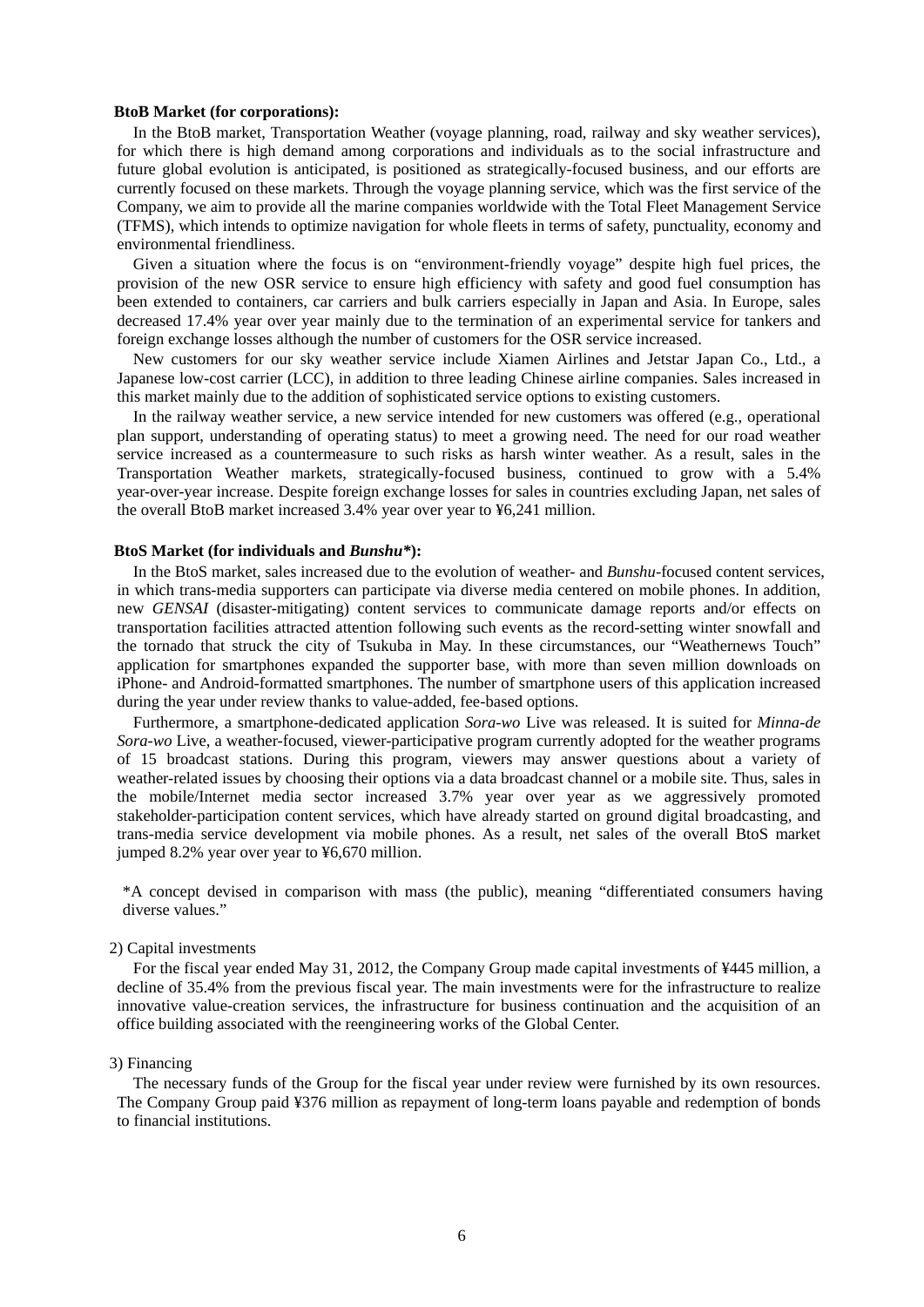- 4) Transfer of business, absorption-type company split or incorporation-type company split Not applicable
- 5) Business taken over from other companies Not applicable
- 6) Succession of rights and obligations with respect to business of other companies through absorption-type company merger or split

The Company merged by absorption WITH STATION Inc., a consolidated subsidiary thereof, as of December 1, 2011, and succeeded the rights and obligations of this former subsidiary.

7) Acquisition and disposal of shares and other equity interests or subscription rights to shares of other companies

Not applicable

8) Issues to be addressed

The basic concept of the Company is to be a "Full-Service Weather Company" that encompasses and autonomously provides all content relating to weather, climate change and the environment—from collection to delivery of meteorological data—without relying on government services. In addition, the Group aims to cultivate new markets and services as "Full Services," which would enable the provision of innovative services in all fields where weather can be significant content. In this context, the mission of the Company is summarized in four items described below:

- a) To be the world's largest "weather content maker," creating and supplying the 7 billion people of the world with the most abundant, updated and speediest content services;
- b) To realize "value creation for supporters" and maximize corporate value while developing new markets as the global leader in the weather content market;
- c) To implement a quantum shift from conventional meteorology by putting in orbit the world's first interactive weather information communications network, through which supporters (individuals and corporations) can participate in the Eye-servation,\* forecasting and delivery processes; and
- d) To realize *Kotozukuri* (new value creation) together with supporters (individuals and corporations) by extending our business fields to include climate change and environmental issues based on meteorology.

\*A coined term that literally means "observation with the participants' own eyes."

9) Mid-term vision

Since its foundation, the Company has aimed for "Growth Potential of Business" in its first growth stage (June 1987–May 1995), "Diversification of Business Models" in its second growth stage (June 1995–May 2004) and "Soundness of Profitability" in its third growth stage (June 2004–May 2012). The 27th fiscal year, the year ending May 31, 2013, will be the first year of the fourth growth period during which we will pursue a full-fledged global evolution via "Innovation." The global evolution of our core weather service (OSR service) will progress together with sky and ground services mainly in Asia in parallel with the evolution of our "out-of-box thinking" infrastructure (Observation + Eye-servation). Our vision for the fourth growth period (projected to last about 10 years starting from June 2012) is as follows:

#### **Vision for the Fourth Growth Period:**

<Basic strategy for the fourth growth period>

—From a Service Company to a "Service & Infrastructure Company with the Supporters"—

Based on the experience of starting similar businesses in Japan over 25 years, we intend to develop, jointly with significant customers in their respective markets, global businesses centering on Transportation Weather via the systematic operation of the Risk Communication (RC) service and the development of an innovative infrastructure by area (Asia, Europe and the Americas). Each area will have a necessary start-up period of 3–5 years.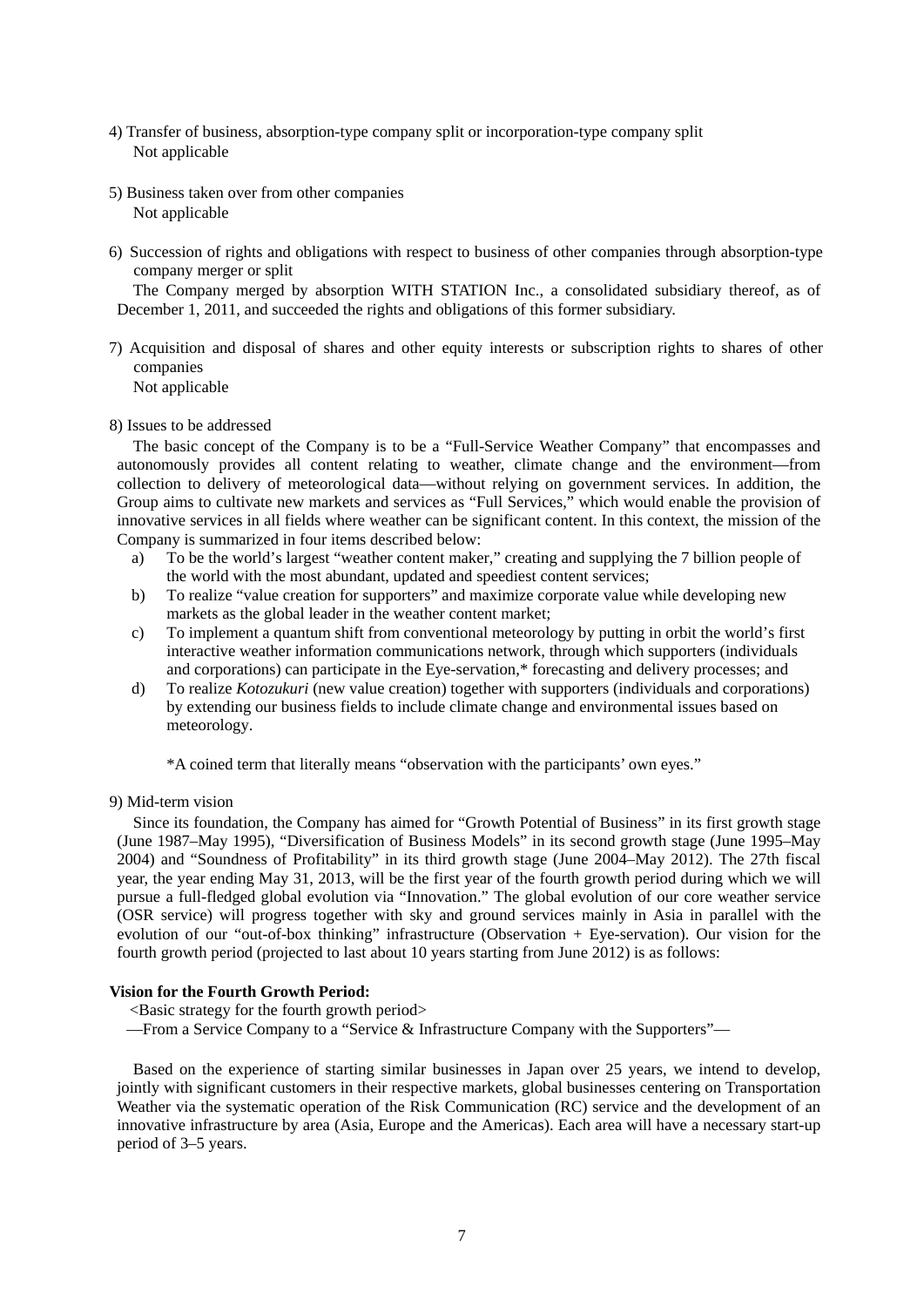#### a) Areas of focus

#### <Transportation Weather>

With regard to Transportation Weather services, for which global demand is high, we will create new markets for our innovative value-creation services beyond conventional ideas as the spearhead of global evolution.

First, we believe that Transportation Weather on the sea (voyage planning service) is an "authorized private market" where no government service exists. Although voyage planning service is provided globally, the Company's present market share is approximately 30% for a total of 20,000 vessels worldwide. In the fourth growth period, we intend to expand value-creation services by offering the OSR service to cover almost 10,000 vessels.

Next, although we already provide Transportation Weather in the sky mainly for several airline companies in Japan and Asia, we intend to extend the service area to Asia, Europe and the Americas in the fourth growth period to raise our global market share.

Moreover, for Transportation Weather on land (road weather and railway weather services), we will globally expand our services, starting from Asia to other areas, for targeted expressways and high-speed railway markets by standardizing the services currently offered in Japan.

Furthermore, we will start marketing activity in Japan on the business potential in the dam/energy/marine construction, which are targeted markets for our "Life infrastructure weather services," a promising next strategically-focused business. We will also focus on increasing the number of significant customers in these fields.

#### <Mobile/Internet>

We will globally evolve and extend not only innovative observation infrastructures such as the WNI Satellite and the WITH Radar but also the Eye-servation infrastructure while involving supporters' participation. Drawing on the trans-media service development technology that has been cultivated in Japan based on mobile phones and smartphones, we will create interactive, network-type weather- and *Bunshu*-focused content services, in which supporters can participate, and globally reinforce our fee-based services.

| <b>Business field</b>   | <b>Business strategy</b>                                                                                                                                                         |
|-------------------------|----------------------------------------------------------------------------------------------------------------------------------------------------------------------------------|
| Voyage Planning weather | • Globally provide the OSR service toward the target of 10,000<br>vessels in the fourth growth period.<br>• Create new value-creation services such as the Arctic sailing route. |
|                         |                                                                                                                                                                                  |
| Sky weather             | Expand the relevant services globally, starting from Asia.                                                                                                                       |
| Road weather            | • Globally expand the relevant services in the expressway field<br>based on our experience in Japan.                                                                             |
| Railway weather         | Evolve the relevant services in the high-speed railway field<br>especially in Asia and Europe.                                                                                   |
| Mobile/Internet         | • Promote trans-media service development around mobile<br>terminals.<br>• Globally evolve network-type content services, in which<br>supporters can participate.                |
| Other business          | • Start marketing activity in Japan initially on the business potential<br>in the dam/energy/port markets.                                                                       |

Strategies by business field:

#### b) Operation of services (Service Marketing and Infrastructure Marketing)

<Innovative technology and the evolution and operation of the "out-of-box thinking" infrastructure>

To globally evolve our business operations, it is important to create valuable content services that meet the needs of individual and corporate supporters. To that end, we believe that *Kotozukuri,* that is, commercialization while gaining the trust of society, is essential. This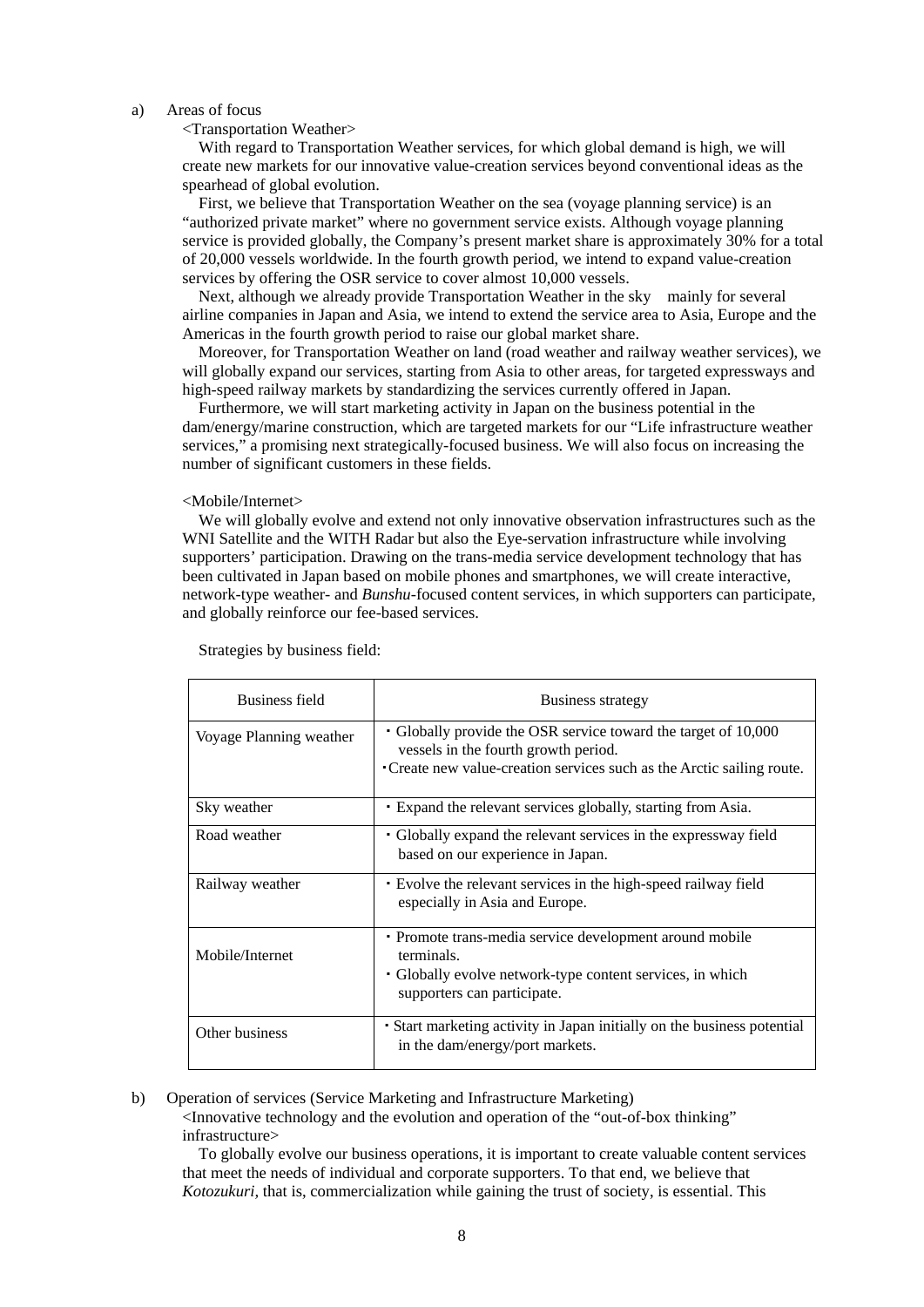approach (conceive, design, establish and operate an infrastructure together with the parties that actually require countermeasures against risks) is completely different from the conventional one that employs capital investment to establish an infrastructure.

We will therefore collaborate with the U.S.-based Oklahoma Innovation Center and various research organizations, corporations and supporters worldwide and invest in, develop and evolve innovative and flexible infrastructures and technologies, including the WNI Satellite, the WITH Radar and the TSUNAMI Radar, image analysis systems and telecommunication infrastructures. We will also operate such infrastructures 24 hours a day year-round.

#### <Information Technology (IT)>

The latest IT is indispensable as a means to leverage the information that is increasing at an exponential rate every day in view of the progress of new technologies and the expanding infrastructure. Specifically, we will reinforce our IT-related development and operation systems in the fourth growth period with a further focus on "communication, simulation and visualization."

#### $\leq$ BCP and the three-axis global structure $>$

From the viewpoint of our Business Continuity Plan (BCP), we will strengthen functions that support our fourth growth period at the existing operating bases in Oklahoma (the Americas) and Amsterdam (Europe). This strategy aims at establishing highly reliable operating systems by streamlining the three-axis structure in conjunction with the Global Center in Japan.

As for domestic businesses, the improvement work of our operation backup centers (OBCs) in Tokyo and Nagoya, which will function as operating bases in case of an emergency depending on the level of the disaster, was completed. Meanwhile, the system backup center (SBC) in Osaka that accommodates our server systems became operational.

In the fourth growth stage, we will continue to reinforce these backup functions.

#### <Area deployment>

We will concentrate our business efforts on market cultivation and the establishment of infrastructures over 3–5 years for each region in the order of in Asia, Europe and the Americas.

#### 10) Outlook for the next period

In the fiscal year ending May 31, 2013, the initial year of the fourth growth period (see 1. (1) 9) "Interim-term vision"), the Company will promote global evolution, as summarized below, by designating Transportation Weather on the sea, in the sky and on the land together as the spearhead for global evolution.

<Focusing on our strategically-focused business centering on Transportation Weather and global evolution>

・BtoB market

In the voyage planning service, we will evolve the OSR service globally and extend it to containers, car carriers and bulk carriers. In addition, as for Transportation Weather in the sky (sky weather service) and on land (road weather and railway weather services), we will start the provision of services to South Korea, China and Taiwan while promoting marketing activity primarily in Asia.

#### ・BtoS market

In response to the change of Japan's eco-system accompanying the shift from feature phones to smartphones, mobile/Internet media has entered a new phase. Given this trend, we will reinforce the provision of fee-based content, which is compliant with the enhanced use of mobile phones globally, and develop trans-media services. Specifically, we aim to increase the number of fee-paying members through the development and provision of globally available applications and application program interfaces (APIs). In addition, we will strengthen network-participation-type, weather- and *Bunshu*-focused content services, as well as the Eye-servation infrastructure by reinforcing participation-type services.

<Evolution of technologies and infrastructure to create new values>

To accelerate the evolution of our strategically-focused businesses, we will continuously streamline the infrastructure to realize innovative value-creation services. Regarding the WNI Satellite, the main body was completed in May 2012 and the first satellite will be launched in November 2012. We will sequentially extend the coverage area of the TSUNAMI Radar system,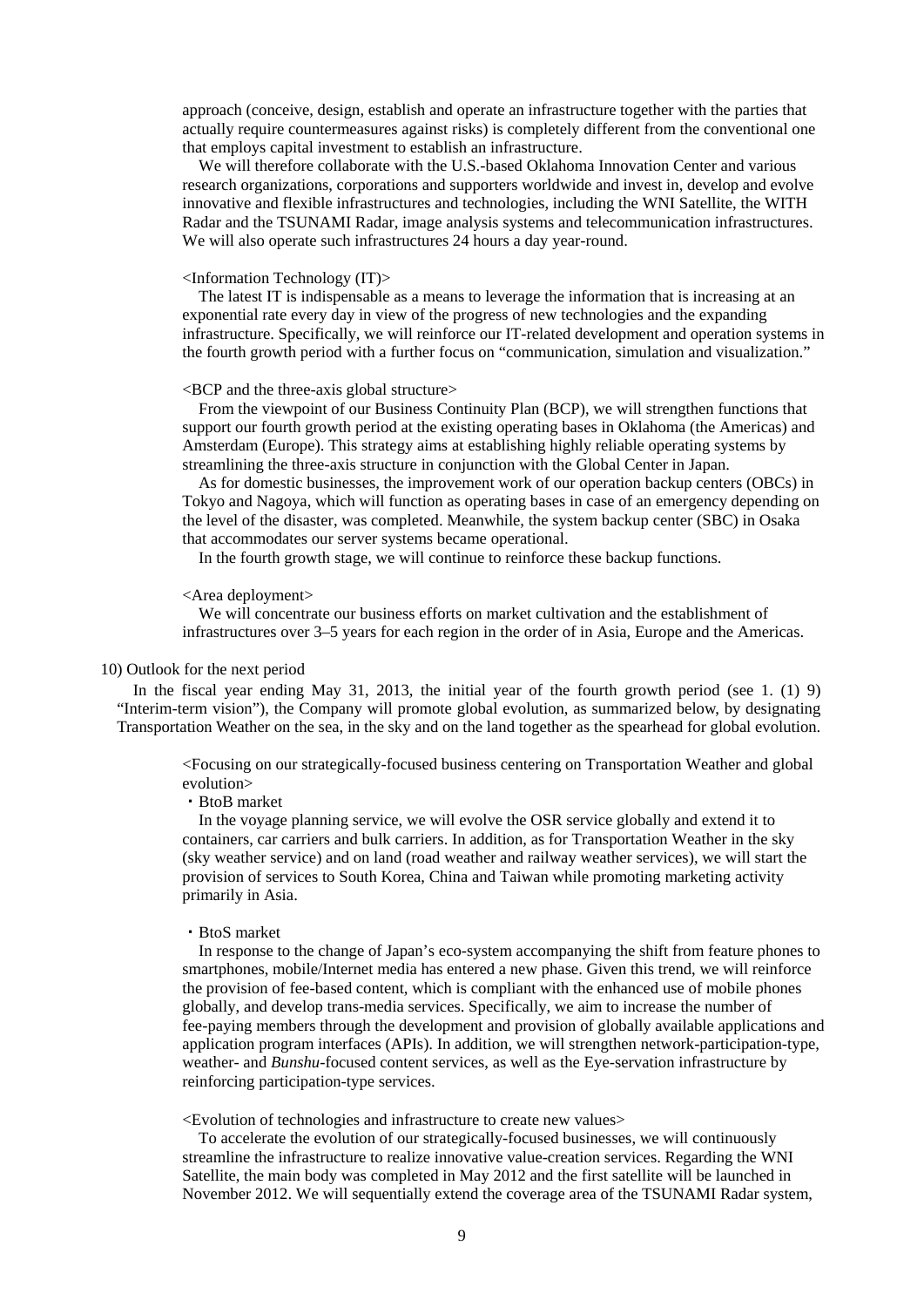of which operation started as a new project in the wake of the Great East Japan Earthquake, from the Tohoku region to other areas for the early detection of tsunami waves. We will start creating new content via the automatic analysis of live-camera images, establishing a feedback method for predictions using cameras installed at many locations, and providing an "sky infrastructure service" to allow flight administrators to grasp precise position data after aircraft (e.g., helicopters) take off, in the sky weather field.

Meanwhile, as for those challenging themes for which solutions are difficult with the current meteorological infrastructure and technologies, we will collaborate with the Oklahoma Innovation Center, other research organizations and corporations toward the development of breakthrough measures and their possible conversion to our services.

As a result of the ongoing initiatives described above, the Group expects to achieve consolidated net sales of ¥13,500 million, operating income of ¥3,300 million, ordinary income of ¥3,300 million and net income of ¥2,000 million for the fiscal year ending May 31, 2013.

#### 11) Initiatives on issues related to the Great East Japan Earthquake

The Company Group, which has as its significant mission to mitigate disaster damage caused by meteorological and terrestrial phenomena, established a special project team internally regarding the earthquake to support individuals and corporations working to restore and reconstruct the devastated areas and/or local activities. During the fiscal year under review, as the first step, we completed the installation of TSUNAMI Radar system devices in the Tohoku region and started system operation. The next step will be the installation of radar and early operation in areas covering the Tokyo metropolitan area, the Tokai region and the Kinki region.

| Item                               | 23rd fiscal year<br>ended<br>May 31, 2009 | 24th fiscal year<br>ended<br>May 31, 2010 | 25th fiscal year<br>ended<br>May 31, 2011 | 26th fiscal year<br>ended<br>May 31, 2012 |
|------------------------------------|-------------------------------------------|-------------------------------------------|-------------------------------------------|-------------------------------------------|
| Net sales (Millions of yen)        | 11,431                                    | 11,824                                    | 12,200                                    | 12,911                                    |
| Operating income (Millions of yen) | 2,126                                     | 2,277                                     | 2,647                                     | 2,903                                     |
| Ordinary income (Millions of yen)  | 2,039                                     | 2,257                                     | 2,591                                     | 2,788                                     |
| Net income (Millions of yen)       | 1,181                                     | 1,421                                     | 1,602                                     | 1,719                                     |
| Net assets (Millions of yen)       | 4,187                                     | 5,410                                     | 5,941                                     | 7,336                                     |
| Total assets (Millions of yen)     | 8,313                                     | 8,898                                     | 7,901                                     | 8,798                                     |
| Net assets per share (Yen)         | ¥376.77                                   | ¥485.19                                   | ¥551.21                                   | ¥678.01                                   |
| Net income per share (Yen)         | ¥106.40                                   | ¥127.69                                   | ¥145.73                                   | ¥159.01                                   |
| Return on equity $(\%)$            | 31.9                                      | 29.6                                      | 28.2                                      | 25.9                                      |

#### **(2) Trends in Assets and Income**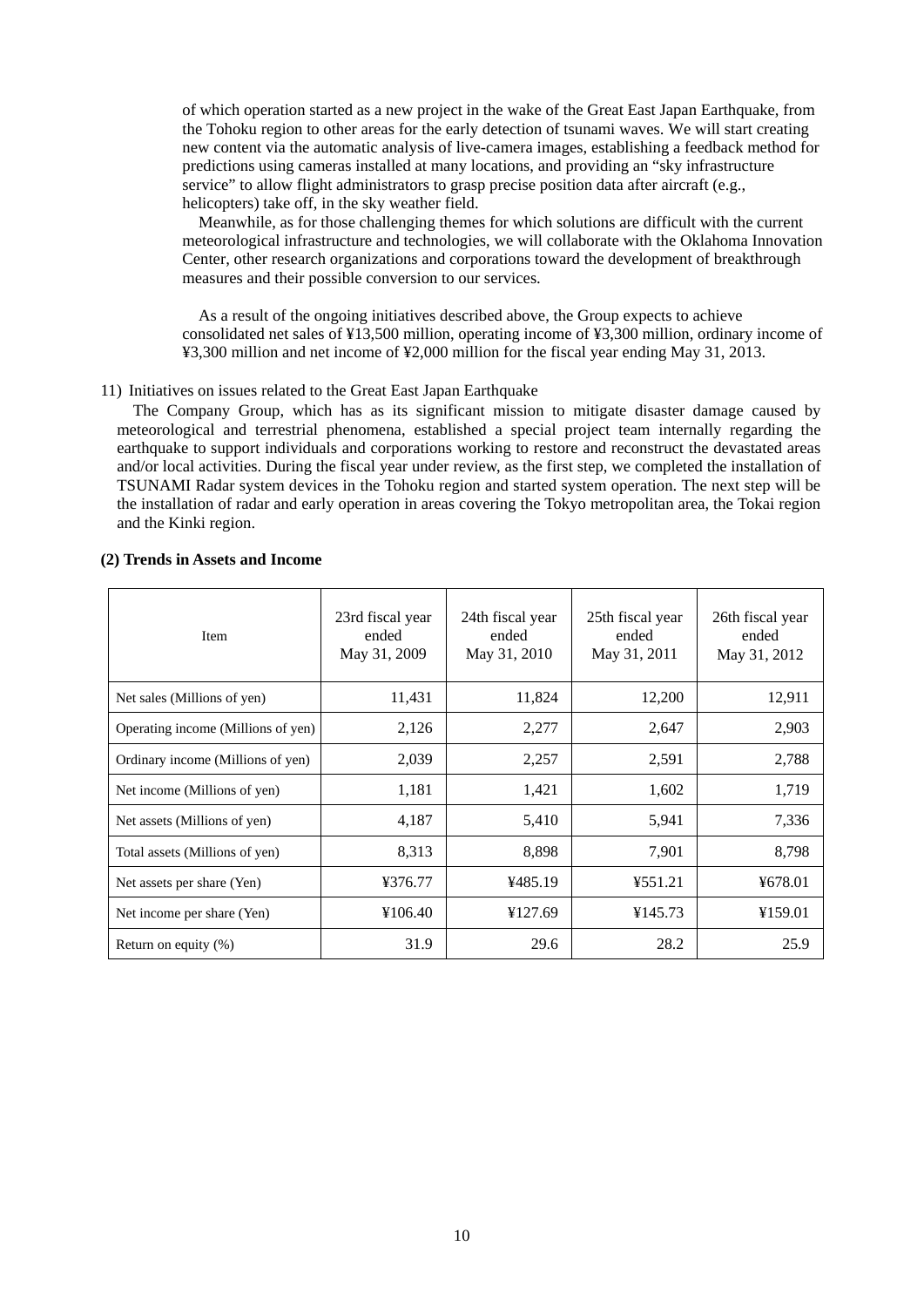## **(3) Material Parent Company and Subsidiaries**

- 1) Relationship with a Parent Company There is no applicable information.
- 2) Material Subsidiaries

| Company name                                   | Capital           | The<br>Company's<br>percentage of<br>equity<br>participation | Principal business                            |
|------------------------------------------------|-------------------|--------------------------------------------------------------|-----------------------------------------------|
| <b>WEATHERNEWS AMERICA</b><br>INC.             | <b>USD 81,644</b> | 100.0%                                                       | Comprehensive weather<br>information services |
| WEATHERNEWS U.K. LTD.                          | <b>GBP 272</b>    | 100.0%                                                       | Comprehensive weather<br>information services |
| Weathernews Benelux B.V.                       | EUR 180,000       | 100.0%                                                       | Comprehensive weather<br>information services |
| <b>WEATHERNEWS AUSTRALIA</b><br>PTY LTD.       | AUD 30,000        | 100.0%                                                       | Comprehensive weather<br>information services |
| <b>WEATHERNEWS HONG KONG</b><br><b>LIMITED</b> | HKD 1,594,000     | 100.0%                                                       | Comprehensive weather<br>information services |
| Weathernews Korea Inc.                         | KRW 653,000,000   | 97.7%                                                        | Comprehensive weather<br>information services |
| Weathernews Shanghai Co., Ltd.                 | USD 140,000       | 100.0%                                                       | Comprehensive weather<br>information services |
| <b>WEATHERNEWS TAIWAN</b><br>LTD.              | TWD 10,000,000    | 100.0%                                                       | Comprehensive weather<br>information services |
| Weathernews Nepal Pvt. Ltd.                    | NPR 3,200,000     | 100.0%                                                       | Comprehensive weather<br>information services |
| Weathernews India Pvt. Ltd.                    | INR 14,300,000    | 100.0%                                                       | Comprehensive weather<br>information services |
| <b>WEATHERNEWS SINGAPORE</b><br>PTE. LTD.      | SGD 620,002       | 100.0%                                                       | Comprehensive weather<br>information services |

Notes:

1. WEATHERNEWS SINGAPORE PTE. LTD. was established on September 1, 2011.

2. WEATHERNEWS MALAYSIA SDN. BHD. and WEATHERNEWS ITALIA S.P.A. are in the process of liquidation and excluded from consolidation because their effect on the consolidated financial statements is immaterial.

3. WITH STATION Inc. was dissolved after it merged with the Company on December 1, 2011.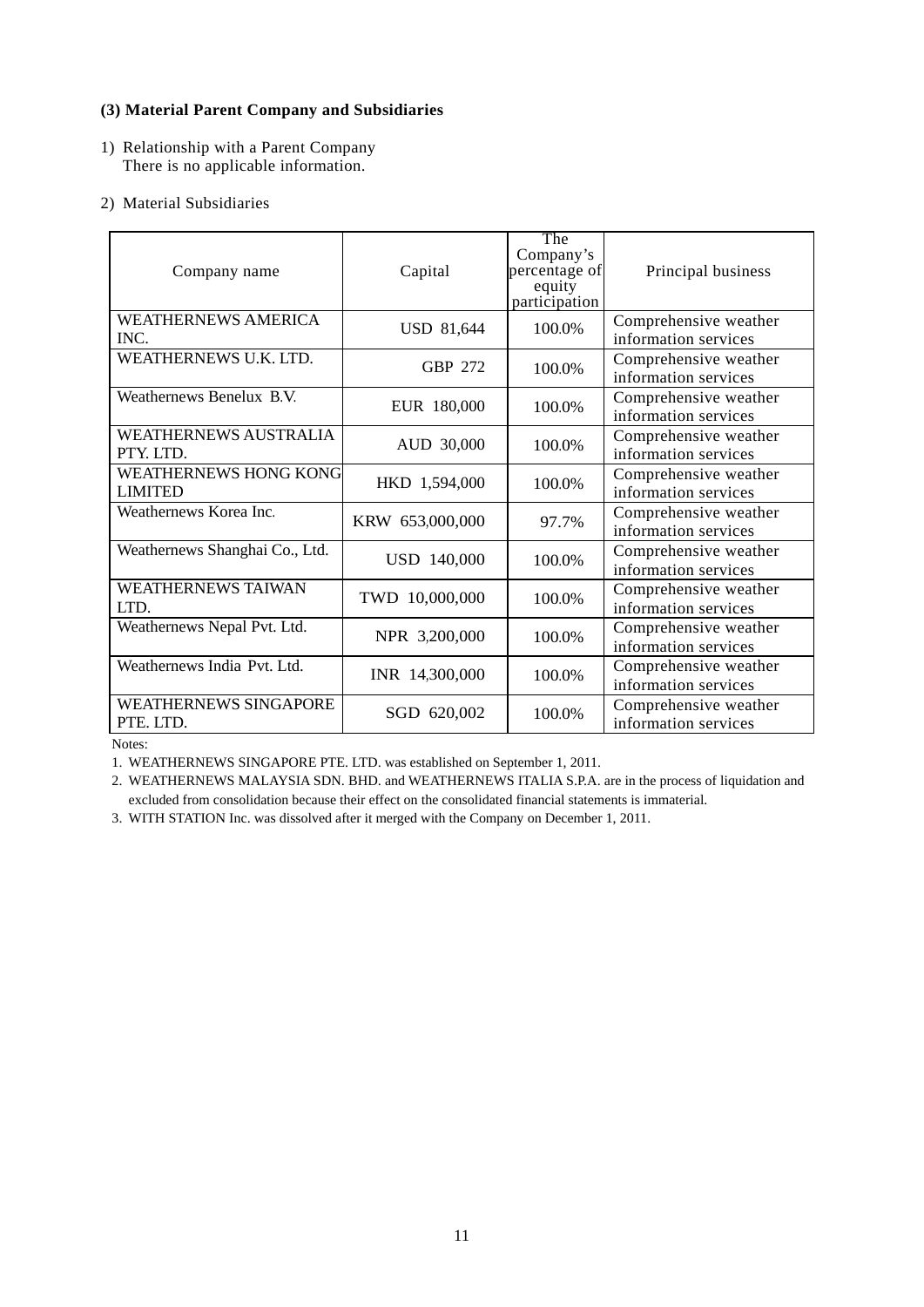## **2. Status of the Company**

## **(1) Matters Related to Shares of the Company**

1) Total number of shares authorized to be issued: 47,000,000 shares 2) Total number of shares outstanding: 11,844,000 shares (no change compared with the previous year) Note: This number includes 1,024,100 shares of treasury stock.

3) Number of shareholders 7,537 persons

(an increase of 527 persons from the previous year)

#### 4) Major shareholders

| Shareholder name                                                                 | Number of shares | Shareholding ratio (%) |
|----------------------------------------------------------------------------------|------------------|------------------------|
| WNI WxBunka Foundation                                                           | 1,700,000        | 15.71                  |
| WNI Institute Inc.                                                               | 1,700,000        | 15.71                  |
| The Master Trust Bank of Japan, Ltd. (trust account)                             | 632,900          | 5.85                   |
| Japan Trustee Services Bank, Ltd. (trust account)                                | 512,200          | 4.73                   |
| The Bank of Tokyo-Mitsubishi UFJ, Ltd.                                           | 360,000          | 3.33                   |
| The Chiba Bank, Ltd.                                                             | 360,000          | 3.33                   |
| Taeko Ishibashi                                                                  | 353,800          | 3.27                   |
| Shareholding Association of Weathernews Employee<br><b>Supporters</b>            | 335,300          | 3.10                   |
| The Master Trust Bank of Japan, Ltd. (trust account for<br>Weathernews officers) | 273,300          | 2.53                   |
| State Street Bank and Trust Company 505019                                       | 227,200          | 2.10                   |
| Nippon Life Insurance Company                                                    | 200,000          | 1.85                   |
| Sumitomo Mitsui Banking Corporation                                              | 180,000          | 1.66                   |

Notes:

1. The shareholding ratio represents the ratio of shares held to the total number of shares outstanding (excluding treasury shares).

2. All of the shares held by The Master Trust Bank of Japan, Ltd. (trust account), and Japan Trustee Services Bank, Ltd. (trust account), are related to the trust services.

3. Shareholding Association of Weathernews Employees, a major shareholder at the end of the year ended May 31, 2011, has been renamed Shareholding Association of Weathernews Employee Supporters.

4. The standing proxy for State Street Bank and Trust Company 505019 is the Tokyo branch of The Hongkong Shanghai Banking Corporation Limited.

5) Other important matters related to shares of the company There is no applicable information.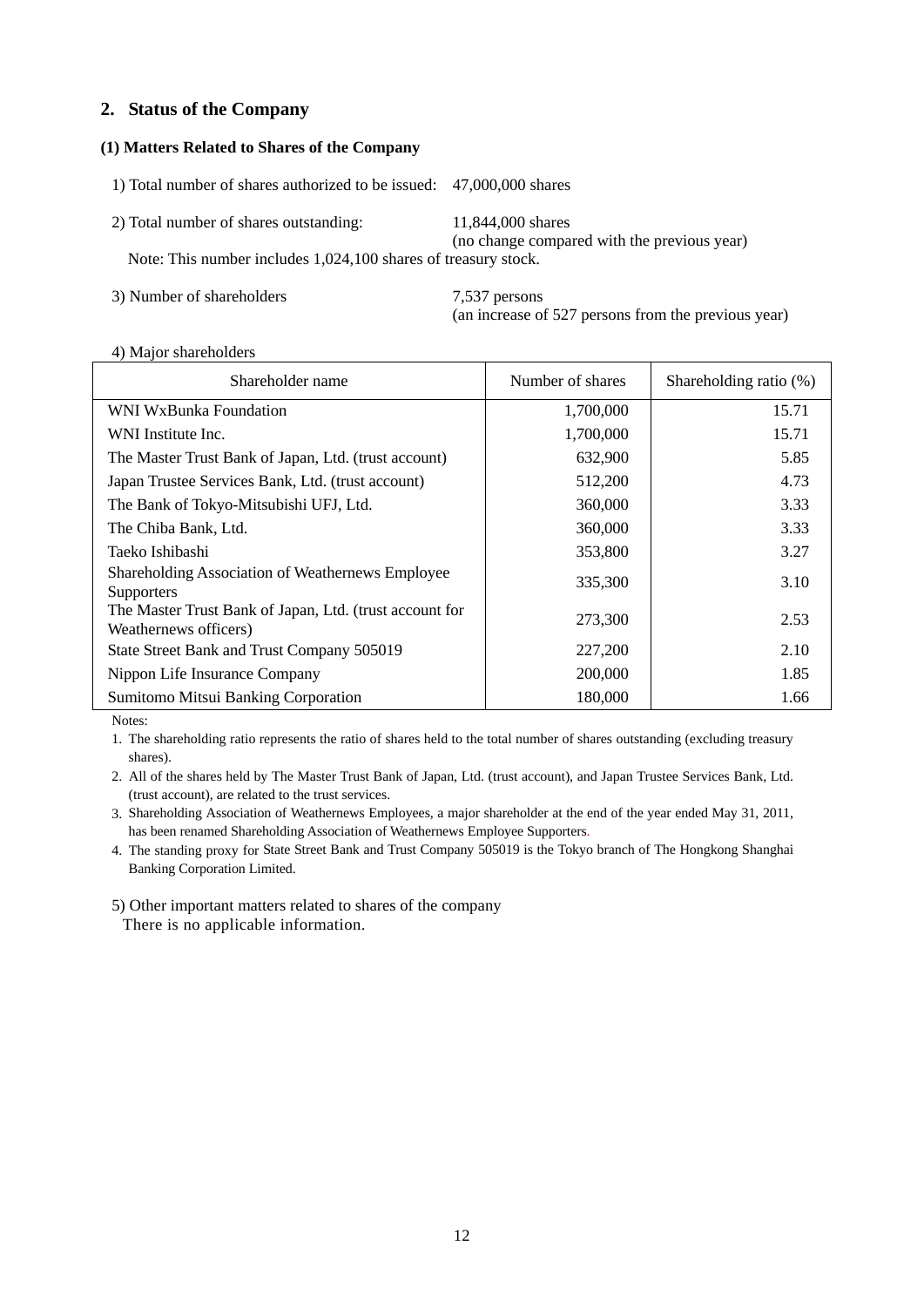## **(2) Company Officers**

1) Directors and Corporate Auditors

|                                                                      |                    |                                         | (As of May 31, 2012)                                                                  |
|----------------------------------------------------------------------|--------------------|-----------------------------------------|---------------------------------------------------------------------------------------|
| Position                                                             | Name               | Areas of responsibility                 | Significant concurrent<br>positions                                                   |
| President and<br>Representative<br>Director                          | Chihito Kusabiraki | Overall management<br>Sales             |                                                                                       |
| <b>Executive Vice</b><br>President and<br>Representative<br>Director | Jiro Miyabe        | Overall management<br>Service operation | Chairman, WNI WxBunka<br>Foundation                                                   |
| <b>Executive Vice</b><br>President and<br>Director                   | Takashi Tomura     | Accounting and financial<br>affairs     |                                                                                       |
| Director                                                             | Yasushi Shiga      | Sales in Asia                           |                                                                                       |
| Director                                                             | Con Carey          | Sales in Europe                         |                                                                                       |
| Director                                                             | Antonio Brizzo     | Sales in Europe                         |                                                                                       |
| Director                                                             | Kiyoteru Morita    | <b>BtoS</b> business<br>administration  |                                                                                       |
| Director                                                             | Tomohiro Ishibashi | Sales in the United States              |                                                                                       |
| Director                                                             | Shugo Matsuo       | <b>Outside Director</b>                 | President, Office Matsuo, Inc.<br>Outside Director, Oricon Inc.<br>COO, Takasago Inc. |
| Director                                                             | Kaichi Isono       | <b>Outside Director</b>                 | Advisor, Seirei Sakura Citizen<br>Hospital                                            |
| Full-Time                                                            | Tomoo Yukawa       |                                         |                                                                                       |
| Corporate Auditor                                                    |                    |                                         |                                                                                       |
| Corporate Auditor                                                    | Yoshiyuki Tateno   | <b>Outside Corporate</b><br>Auditor     |                                                                                       |
| Corporate Auditor                                                    | Hajime Mizuno      | <b>Outside Corporate</b><br>Auditor     | President, Chibagin Research<br><b>Institute Corporation</b>                          |

Notes:

1. There is no material relationship between the Company and the aforementioned entities where Director Shugo Matsuo concurrently holds positions.

2. There is no material relationship between the Company and the aforementioned entity where Director Kaichi Isono concurrently holds a position.

3. There is no material relationship between the Company and the aforementioned entity where Corporate Auditor Hajime Mizuno concurrently holds a position.

4. Pursuant to the provision of Tokyo Stock Exchange Group, Inc., the Company designates Directors Shugo Matsuo and Kaichi Isono as Independent Officers and so registers them with said Exchange.

5. The eldest son of Corporate Auditor Yoshiyuki Tateno is an employee of the Company.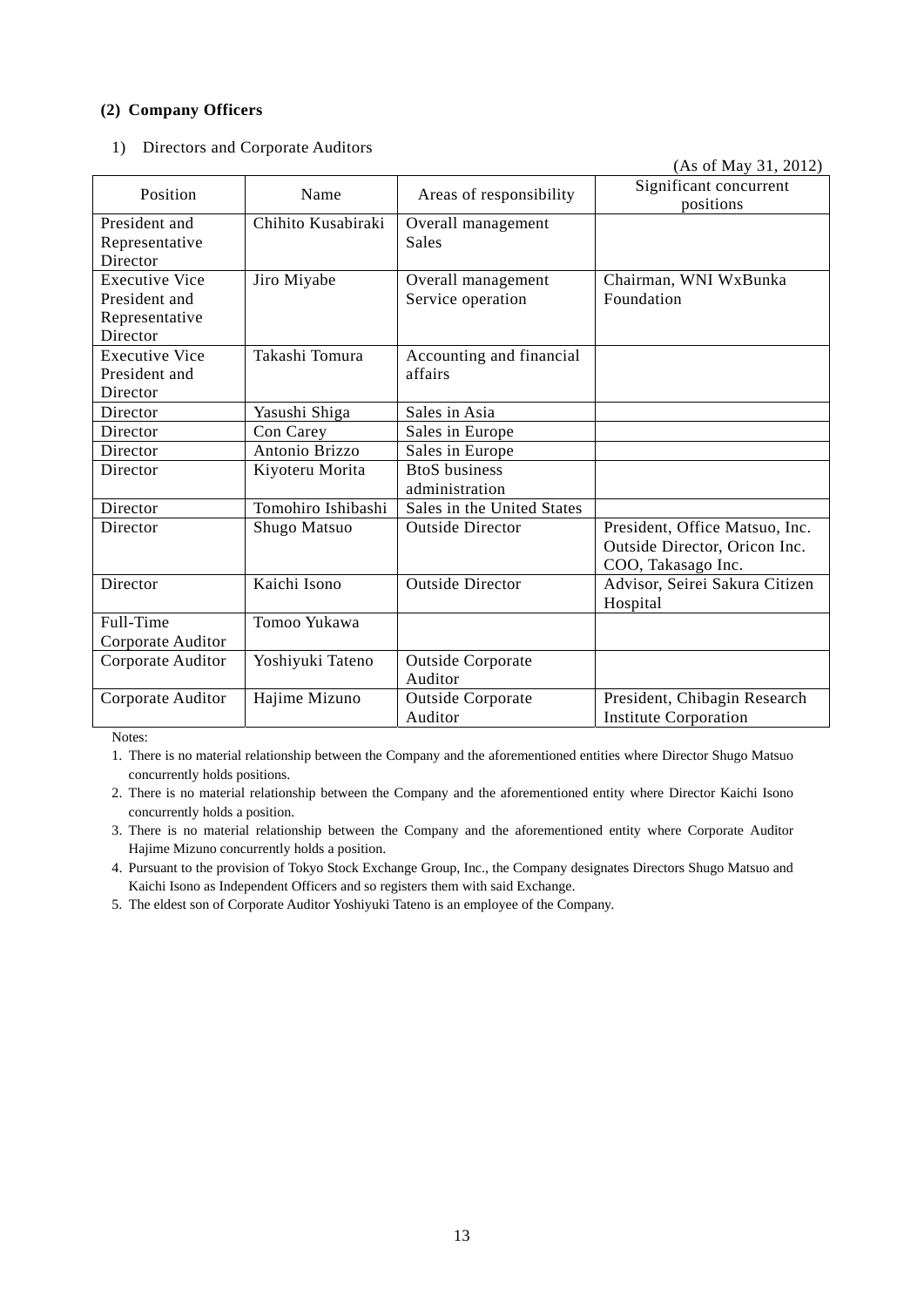# **Consolidated Balance Sheet**

(As of May 31, 2012)

(Thousands of yen)

| Description                         | Amount    | Description                                                         | Amount        |
|-------------------------------------|-----------|---------------------------------------------------------------------|---------------|
| (Assets)                            |           | (Liabilities)                                                       |               |
| <b>Current assets</b>               | 4,832,243 | <b>Current liabilities</b>                                          | 1,367,685     |
| Cash and deposits                   | 2,020,513 | Accounts payable—trade                                              | 79,734        |
| Accounts receivable-trade           | 2,390,687 | Current portion of long-term loans<br>payable                       | 107,000       |
| Work in process                     | 60,698    | Current portion of bonds                                            | 100,000       |
| Supplies                            | 132,163   | Lease obligations                                                   | 12,890        |
| Deferred tax assets                 | 67,986    | Accounts payable—other                                              | 229,690       |
| Other                               | 193,275   | Income taxes payable                                                | 556,864       |
| Allowance for doubtful accounts     | (33,080)  | Provision for loss on liquidation of<br>subsidiaries and affiliates | 14,961        |
| <b>Noncurrent assets</b>            | 3,966,126 | Other                                                               | 266,543       |
| Property, plant and equipment       | 2,517,650 | <b>Noncurrent liabilities</b>                                       | 94,610        |
| Buildings and structures            | 1,161,390 | Bonds payable                                                       | 50,000        |
| Tools, furniture and fixtures       | 800,629   | Long-term loans payable                                             | 10,000        |
| Land                                | 413,062   | Lease obligations                                                   | 34,317        |
| Lease assets                        | 2,307     | Other                                                               | 293           |
| Construction in progress            | 131,738   | <b>Total liabilities</b>                                            | 1,462,296     |
| Other                               | 8,521     | (Net assets)                                                        |               |
| <b>Intangible assets</b>            | 519,205   | <b>Shareholders' equity</b>                                         | 7,484,512     |
| Software                            | 456,959   | Capital stock                                                       | 1,706,500     |
| Software in progress                | 35,354    | Capital surplus                                                     | 955,526       |
| Other                               | 26,890    | Retained earnings                                                   | 5,934,628     |
| <b>Investments and other assets</b> | 929,270   | Treasury stock                                                      | (1, 112, 142) |
| Deferred tax assets                 | 201,213   | Other accumulated comprehensive<br>income                           | (148, 439)    |
| Other                               | 728,303   | Foreign currency translation<br>adjustment                          | (148, 439)    |
| Allowance for doubtful accounts     | (246)     | <b>Total net assets</b>                                             | 7,336,073     |
| <b>Total assets</b>                 | 8,798,369 | <b>Total liabilities and net assets</b>                             | 8,798,369     |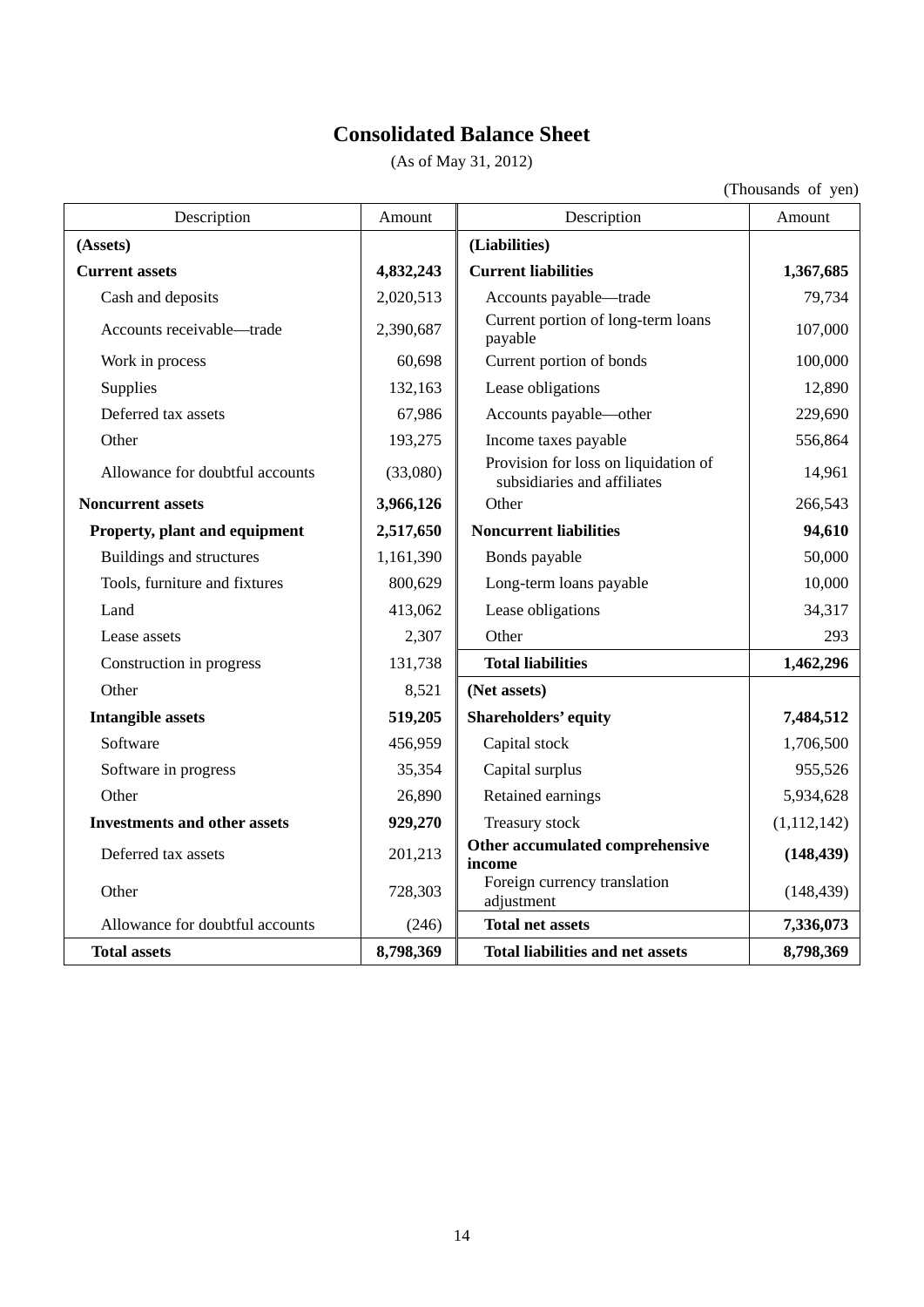## **Consolidated Statement of Income**

(From June 1, 2011 to May 31, 2012)

(Thousands of yen)

| Description                                          | Amount  |            |
|------------------------------------------------------|---------|------------|
| Net sales                                            |         | 12,911,820 |
| Cost of sales                                        |         | 7,061,744  |
| <b>Gross profit</b>                                  |         | 5,850,076  |
| Selling, general and administrative expenses         |         | 2,946,733  |
| <b>Operating income</b>                              |         | 2,903,342  |
| Non-operating income                                 |         |            |
| Interest income                                      | 2,062   |            |
| Dividends income                                     | 672     |            |
| Dividends income of insurance                        | 2,484   |            |
| Other                                                | 4,693   | 9,912      |
| Non-operating expenses                               |         |            |
| Interest expenses                                    | 9,934   |            |
| Commitment line-related expenses                     | 14,574  |            |
| Foreign exchange losses                              | 15,539  |            |
| Post-disaster reconstruction support expenses        | 81,307  |            |
| Other                                                | 3,393   | 124,749    |
| <b>Ordinary income</b>                               |         | 2,788,505  |
| <b>Extraordinary</b> loss                            |         |            |
| Loss on retirement of noncurrent assets              | 3,481   | 3,481      |
| Income before income taxes and minority<br>interests |         | 2,785,024  |
| Income taxes—current                                 | 951,464 |            |
| Income taxes-deferred                                | 114,348 | 1,065,813  |
| Income before minority interests                     |         | 1,719,210  |
| Net income                                           |         | 1,719,210  |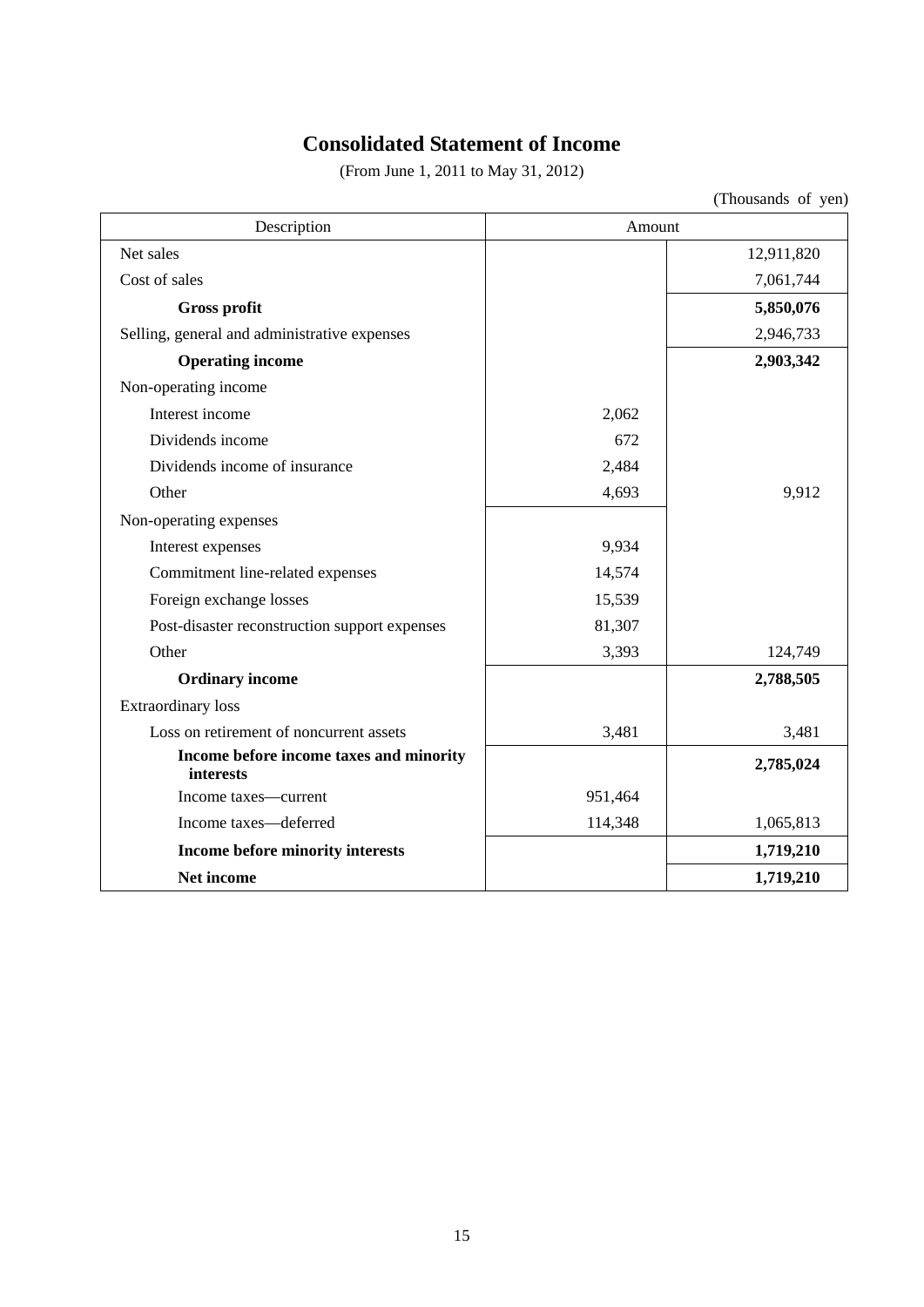# **Consolidated Statement of Changes in Net Assets**

(From June 1, 2011 to May 31, 2012)

(Thousands of yen)

|                                                         | Shareholders' equity |                 |                   |                |                                  |
|---------------------------------------------------------|----------------------|-----------------|-------------------|----------------|----------------------------------|
|                                                         | Capital stock        | Capital surplus | Retained earnings | Treasury stock | Total<br>shareholders'<br>equity |
| Balance as of June 1, 2011                              | 1,706,500            | 967,990         | 4,566,001         | (1,156,668)    | 6.083,824                        |
| Changes of items during the fiscal<br>year              |                      |                 |                   |                |                                  |
| Dividends from surplus                                  |                      |                 | (350.584)         |                | (350.584)                        |
| Net income                                              |                      |                 | 1,719,210         |                | 1,719,210                        |
| Disposal of treasury stock                              |                      | (12, 464)       |                   | 44,526         | 32,062                           |
| Net changes of items other than<br>shareholders' equity |                      |                 |                   |                |                                  |
| Total changes of items during the<br>fiscal year        |                      | (12, 464)       | 1,368,626         | 44,526         | 1,400,688                        |
| Balance as of May 31, 2012                              | 1,706,500            | 955,526         | 5,934,628         | (1,112,142)    | 7,484,512                        |

|                                                         | Other accumulated<br>comprehensive income     |                                                       |                  |  |
|---------------------------------------------------------|-----------------------------------------------|-------------------------------------------------------|------------------|--|
|                                                         | Foreign currency<br>translation<br>adjustment | Total other<br>accumulated<br>comprehensive<br>income | Total net assets |  |
| Balance as of June 1, 2011                              | (142, 339)                                    | (142, 339)                                            | 5,941,484        |  |
| Changes of items during the fiscal year                 |                                               |                                                       |                  |  |
| Dividends from surplus                                  |                                               |                                                       | (350, 584)       |  |
| Net income                                              |                                               |                                                       | 1,719,210        |  |
| Disposal of treasury stock                              |                                               |                                                       | 32,062           |  |
| Net changes of items other than<br>shareholders' equity | (6,099)                                       | (6,099)                                               | (6,099)          |  |
| Total changes of items during the fiscal<br>year        | (6,099)                                       | (6,099)                                               | 1,394,588        |  |
| Balance as of May 31, 2012                              | (148, 439)                                    | (148, 439)                                            | 7,336,073        |  |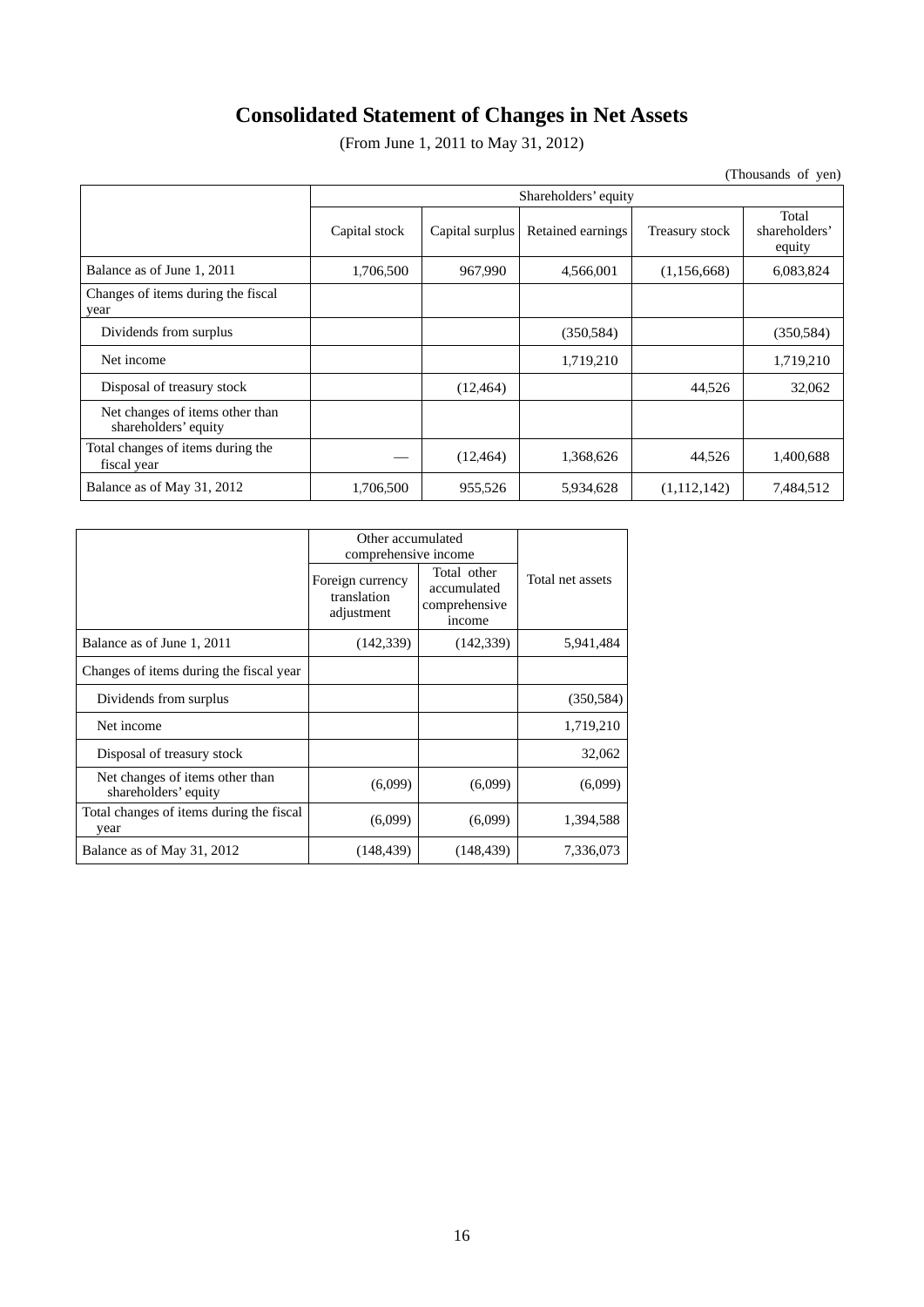## **Reference Documents for the General Meeting of Shareholders**

#### **Proposals and References**

#### **Proposal No. 1: Appropriation of Surplus**

The Company desires to gain greater support from stakeholders who sympathize with the corporate dream of "Being Together with Seven Billion Supporters" and the projects oriented toward that dream, and intends to expand the number of shareholders in the medium to long term.

In line with its management principles of "high contribution, high profits and high distribution," the Company determines a policy for the distribution of profits upon comprehensive consideration of the business results for the year and the intentions to make aggressive investments in services, technologies and infrastructure that enable the creation of unconventional value through weather forecasting, secure internal reserves to enhance the Company's financial standing and expand the return of profits to shareholders/supporters.

The global weather content market, in which the Company operates, is growing. Because the Company adopts the tollgate-type business model (continuous content service), for which sales growth automatically leads to profit growth, we recognize sales growth as an important management indicator and determine the amount of dividends mainly based on sales growth, along with other business results, the payout ratio, dividend yield and so on.

Regarding the dividends for the fiscal year ended May 31, 2012, we will increase the annual dividend to ¥40 per share from ¥30 a year earlier, chiefly due to the record-high sales. Because we already paid an interim dividend of ¥15 per share during the year under review, we will provide ¥25 per share as a year-end dividend.

| (1) Type of property dividends                      | Cash                                         |
|-----------------------------------------------------|----------------------------------------------|
| (2) Matters concerning the distribution of property | ¥25 per share of common stock of the Company |
| dividends to shareholders and the total amount      | Total amount: ¥270,497,500                   |
| (3) Effective date of the distribution of surplus   | August 13, 2012                              |

## 1. Matters concerning the year-end dividends

#### 2. Matters concerning the appropriation of surplus

|                             | Account Item                      | Amount         |
|-----------------------------|-----------------------------------|----------------|
| (1) Surplus to be increased | General reserve                   | ¥1,000,000,000 |
| (2) Surplus to be decreased | Retained earnings brought forward | ¥1,000,000,000 |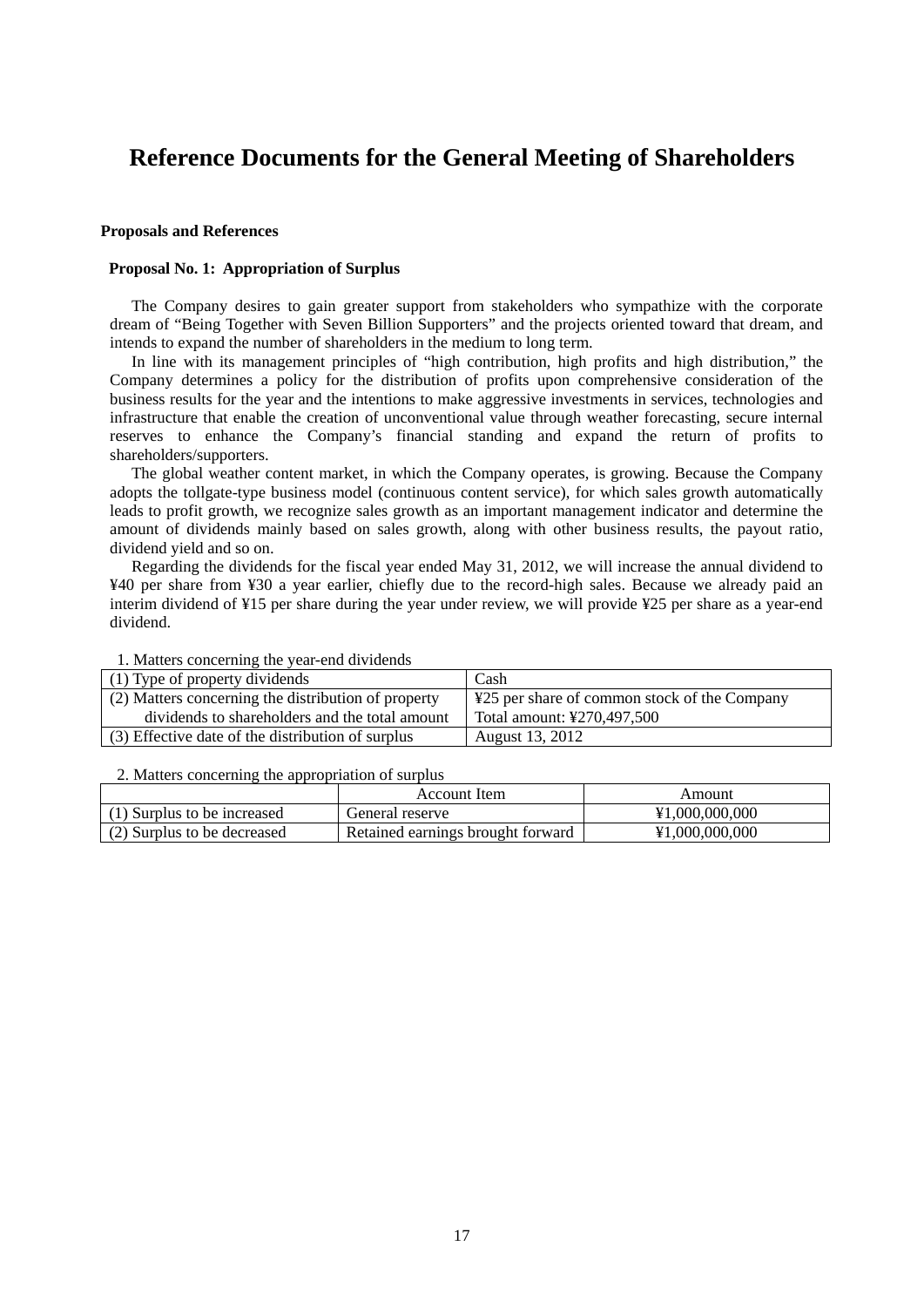## **Proposal No. 2: Election of Eleven (11) Directors**

The Company's Articles of Incorporation provide that the term of office for Directors be one year. This is intended to clarify the Directors' responsibility for achieving the performance targets of each fiscal year and confirm shareholders' confidence in Directors for each fiscal year.

According to the provision of said Articles of Incorporation, the term of office of ten (10) Directors of the Company will expire at the conclusion of this General Meeting of Shareholders. Accordingly, we propose the election of eleven (11) Directors.

The candidates for the position of Director are as follows:

| Name<br>(Date of birth)                |                                                                                                                                     | (Significant concurrent positions)                                                                                                                                                                                                                                                                                                                                                                                                                                                                                                                                                                    | Number of<br>shares of the<br>Company held                                                                                                                                                            |
|----------------------------------------|-------------------------------------------------------------------------------------------------------------------------------------|-------------------------------------------------------------------------------------------------------------------------------------------------------------------------------------------------------------------------------------------------------------------------------------------------------------------------------------------------------------------------------------------------------------------------------------------------------------------------------------------------------------------------------------------------------------------------------------------------------|-------------------------------------------------------------------------------------------------------------------------------------------------------------------------------------------------------|
| Chihito Kusabiraki<br>(March 18, 1965) | March 1987<br>April 1987<br>April 1993<br>June 1993<br>June 1996<br>August 1996<br>August 1997<br>August 1999<br>June 2012          | Graduated from Department of Physics, College of Science<br>and Engineering, Aoyama Gakuin University<br>Joined the Company<br>General Manager, CSS Business Department, Marketing<br><b>Division</b><br>General Manager, Aviation Business Department,<br><b>Marketing Headquarters</b><br>General Manager, Disaster Prevention/Aviation Business<br>Division<br>Director<br><b>Managing Director</b><br>Executive Vice President and Representative Director<br>management and sales) (to present)<br>President and Representative Director (in charge of overall<br>business in Asia) (to present) | 59,837<br>shares                                                                                                                                                                                      |
| Jiro Miyabe<br>(August 31, 1951)       | March 1974<br>April 1974<br>June 1976<br><b>June 1986</b><br>June 1996<br>August 1996<br>August 1999<br>April 2004<br>February 2008 | Graduated from Department of Marine Engineering, School<br>of Marine Science and Technology, Tokai University<br>Joined Nichiro Gyogyo Kaisha Ltd.<br>Joined Ocean Routes Japan Inc.<br>Joined the Company<br>General Manager, RC Operation Business Division<br>Director<br><b>Managing Director</b><br>Managing Director (in charge of business administration<br>and development)<br>Executive Vice President and Representative Director (in<br>charge of overall management and service operation) (to<br>present)                                                                               | 55,837<br>shares                                                                                                                                                                                      |
|                                        |                                                                                                                                     |                                                                                                                                                                                                                                                                                                                                                                                                                                                                                                                                                                                                       | Past experience, positions and responsibilities<br>September 2006 President and Representative Director (in charge of overall<br>Significant concurrent position:<br>Chairman, WNI WxBunka Foundation |

|  |  | Eleven (11) Candidates for Director |  |  |
|--|--|-------------------------------------|--|--|
|--|--|-------------------------------------|--|--|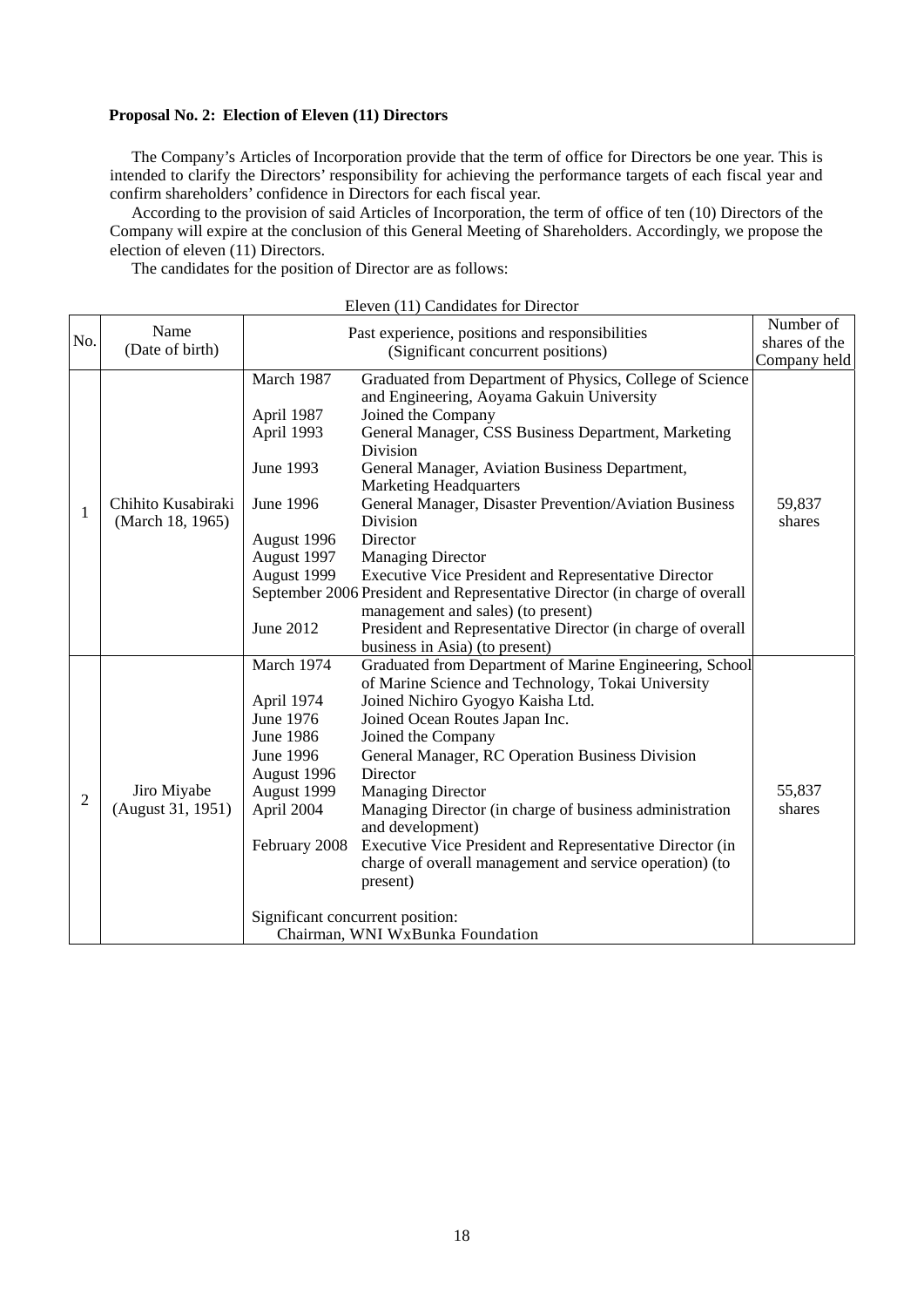| No.            | Name                                 |                  | Past experience, positions and responsibilities                               | Number of     |
|----------------|--------------------------------------|------------------|-------------------------------------------------------------------------------|---------------|
|                | (Date of birth)                      |                  | (Significant concurrent positions)                                            | shares of the |
|                |                                      |                  |                                                                               | Company held  |
|                |                                      | March 1978       | Graduated from Faculty of Economics, Hitotsubashi                             |               |
|                | Takashi Tomura<br>(October 14, 1954) |                  | University                                                                    |               |
|                |                                      | April 1978       | Joined NKK Corporation                                                        |               |
|                |                                      | <b>July 1991</b> | Manager of Comptrollers Section, Comptrollers                                 |               |
|                |                                      |                  | Department, NKK Corporation                                                   |               |
|                |                                      | <b>July 1995</b> | Manager of Administration Section, Comptrollers                               |               |
|                |                                      |                  | Department, NKK Corporation                                                   |               |
| 3              |                                      | March 1999       | Completed a master's course at Graduate School of Law,                        | 14,821        |
|                |                                      |                  | Hitotsubashi University                                                       | shares        |
|                |                                      | April 1999       | Joined the Company                                                            |               |
|                |                                      | August 2000      | Director                                                                      |               |
|                |                                      | August 2001      | <b>Managing Director</b>                                                      |               |
|                |                                      | August 2005      | Managing Director (in charge of accounting and financial                      |               |
|                |                                      |                  | affairs)                                                                      |               |
|                |                                      | August 2010      | Executive Vice President and Director (in charge of                           |               |
|                |                                      |                  | accounting and financial affairs) (to present)                                |               |
|                |                                      | March 1986       | Graduated from Department of Commerce, Takachiho                              |               |
|                |                                      |                  | College of Commerce                                                           |               |
|                |                                      | April 1986       | Joined Tokyo Ricoh Co., Ltd.                                                  |               |
|                | Yasushi Shiga<br>(July 14, 1963)     | March 1992       | Joined the Company, Marketing Division                                        | 21,147        |
| $\overline{4}$ |                                      | <b>July 1999</b> | General Manager, Fukuoka Branch                                               | shares        |
|                |                                      | June 2003        | Marketing Group Leader                                                        |               |
|                |                                      | August 2005      | Director (in charge of the Japanese market)                                   |               |
|                |                                      | August 2008      | Director (in charge of overall business in Asia)                              |               |
|                |                                      | June 2012        | Director (in charge of Japanese sales) (to present)                           |               |
|                |                                      | <b>July 1992</b> | Graduated from Department of European Business,<br><b>BRIGHTON University</b> |               |
|                |                                      | August 1992      | Joined Bureau van Dijk as Business Development Manager                        |               |
|                |                                      | January 1997     | Joined TNT Global Express as Marketing Manager                                |               |
|                |                                      | August 1998      | Joined Caterpillar as Operations Manager                                      |               |
|                | Antonio Brizzo<br>(April 15, 1969)   | June 2001        | Completed a master's course in e-business management at                       | 9,000         |
| 5              |                                      |                  | POLITECNICO DI MILANO                                                         | shares        |
|                |                                      | February 2004    | Joined WEATHERNEWS ITALIA S.P.A.                                              |               |
|                |                                      | January 2005     | Managing Director of WEATHERNEWS ITALIA S.P.A.                                |               |
|                |                                      | August 2007      | Director of the Company (in charge of overall business in                     |               |
|                |                                      |                  | Europe)                                                                       |               |
|                |                                      | May 2012         | Director of the Company (in charge of sales in Europe)                        |               |
|                |                                      | March 1979       | Graduated from Department of Marine Science, School of                        |               |
|                |                                      |                  | Marine Science and Technology, Tokai University                               |               |
|                |                                      | <b>July 1984</b> | Joined Ocean Routes Japan Inc.                                                |               |
|                |                                      | <b>June 1986</b> | Joined the Company                                                            |               |
|                |                                      |                  | December 1994 General Manager, Forecasting Department, Forecasting            |               |
|                | Kiyoteru Morita<br>(April 6, 1956)   |                  | Division                                                                      | 51,447        |
| 6              |                                      | <b>June 1998</b> | Deputy General Manager, RC Operation Business Division                        | shares        |
|                |                                      | August 1998      | Director                                                                      |               |
|                |                                      | August 2004      | Retired as Director                                                           |               |
|                |                                      |                  | December 2006 Director, WITH STATION Inc.                                     |               |
|                |                                      | August 2008      | Director of the Company (in charge of BtoS service                            |               |
|                |                                      |                  | operation) (to present)                                                       |               |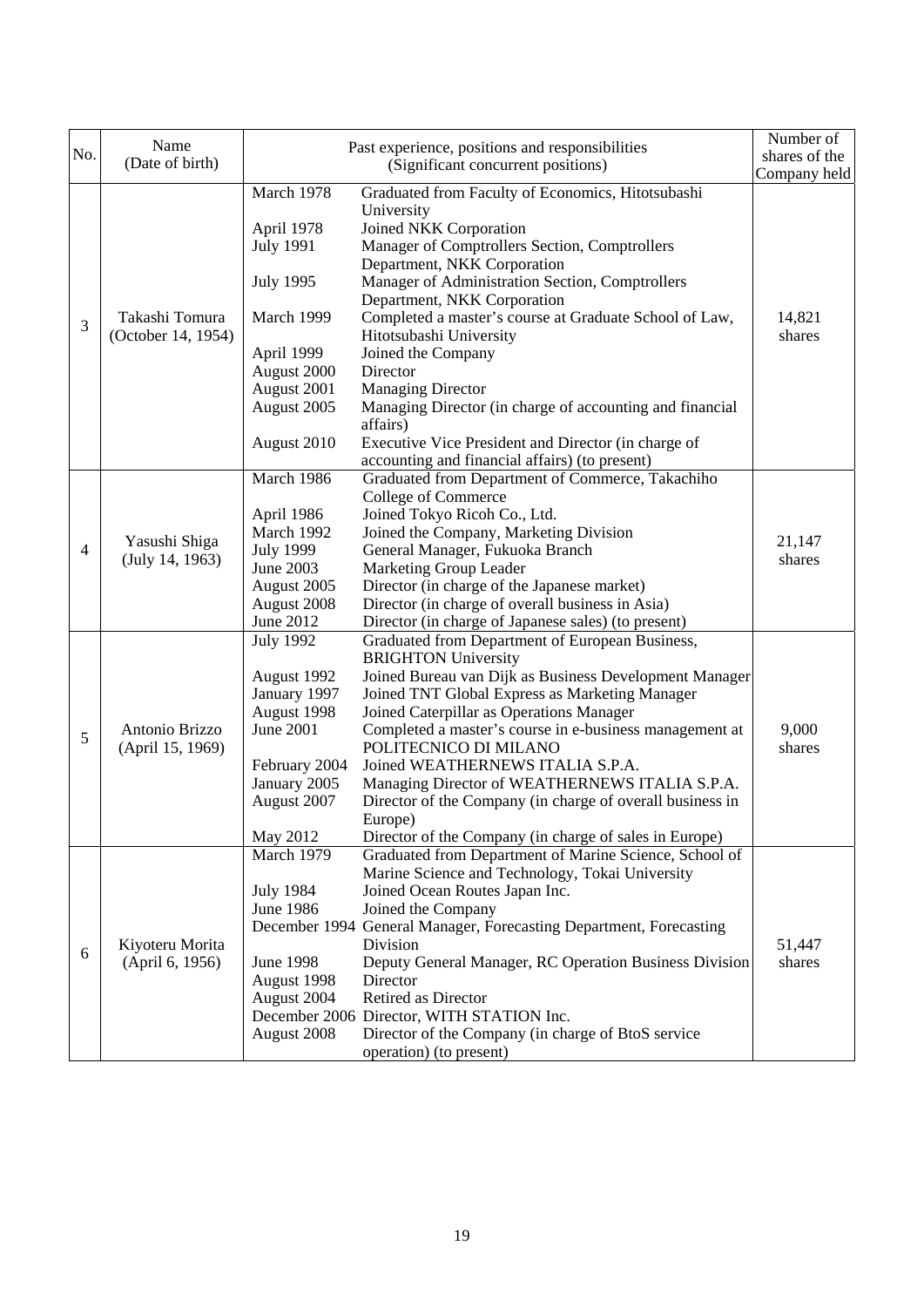|                | Name                                   |                                                                                                                                                                                  | Past experience, positions and responsibilities                                                                                                                                                                                                                                                                                                                                                                                                                                                                       | Number of         |
|----------------|----------------------------------------|----------------------------------------------------------------------------------------------------------------------------------------------------------------------------------|-----------------------------------------------------------------------------------------------------------------------------------------------------------------------------------------------------------------------------------------------------------------------------------------------------------------------------------------------------------------------------------------------------------------------------------------------------------------------------------------------------------------------|-------------------|
| No.            | (Date of birth)                        | (Significant concurrent positions)                                                                                                                                               |                                                                                                                                                                                                                                                                                                                                                                                                                                                                                                                       | shares of the     |
|                |                                        |                                                                                                                                                                                  |                                                                                                                                                                                                                                                                                                                                                                                                                                                                                                                       | Company held      |
| $\overline{7}$ | Tomohiro Ishibashi<br>(March 28, 1975) | March 1998<br>April 1998<br>October 2000<br>August 2003<br>August 2008<br>May 2012                                                                                               | Graduated from Department of Information and Systems<br>Engineering, Faculty of Science and Engineering, Chuo<br>University<br>Joined Hewlett-Packard Japan, Ltd.<br>Joined the Company, Marketing Division<br><b>MOBILE Service Group Leader</b><br>December 2006 Director, WITH STATION Inc.<br>November 2007 Representative Director, WITH STATION Inc.<br>Director of the Company (in charge of BtoS business<br>operations)<br>Director of the Company (in charge of sales in the United<br>States) (to present) | 157,507<br>shares |
| 8              | Masaya Yamamoto<br>(January 15, 1955)  | March 1981<br>March 1986<br>April 1986<br>Division<br>January 1994<br>September 1994 R&D Group Manager<br><b>June 1996</b><br>August 1998<br>Director<br>August 2004<br>present) | Graduated from Department of Aeronautics, Faculty of<br>Engineering, The University of Tokyo<br>Completed the doctoral course for aeronautics at Graduate<br>School of Engineering, The University of Tokyo, and<br>obtained a Ph.D. from said university<br>Joined Hitachi, Ltd., Space Technology Promotion<br>Joined the Company<br><b>SERVVE Group Manager</b><br>Retired as Director<br>Manager, Project Preparation Office<br>September 2007 In charge of the Company's WNI satellite project (to               | 12,100<br>shares  |
| 9              | Hidenori Iwasa<br>(October 26, 1967)   | October 1988<br>January 1994<br>June 2002<br>May 2012                                                                                                                            | September 1988 Graduated from the Nautical Department, Toba National<br>College of Maritime Technology<br>Joined Ocean Routes Japan Inc.<br>Joined the Company<br>General Manager, Tokyo Branch<br>In charge of sales of Voyage Planning services and<br>marketing in Europe (to present)                                                                                                                                                                                                                             | 5,736<br>shares   |
| 10             | Daisuke Abe<br>(December 29, 1970)     | March 1995<br>April 1995<br>October 2008                                                                                                                                         | Completed master's course at Graduate School of Science,<br>Hokkaido University<br>Joined the Company<br>GPE-Corner Group Leader<br>September 2011 In charge of service operation (to present)                                                                                                                                                                                                                                                                                                                        | 6,192<br>shares   |